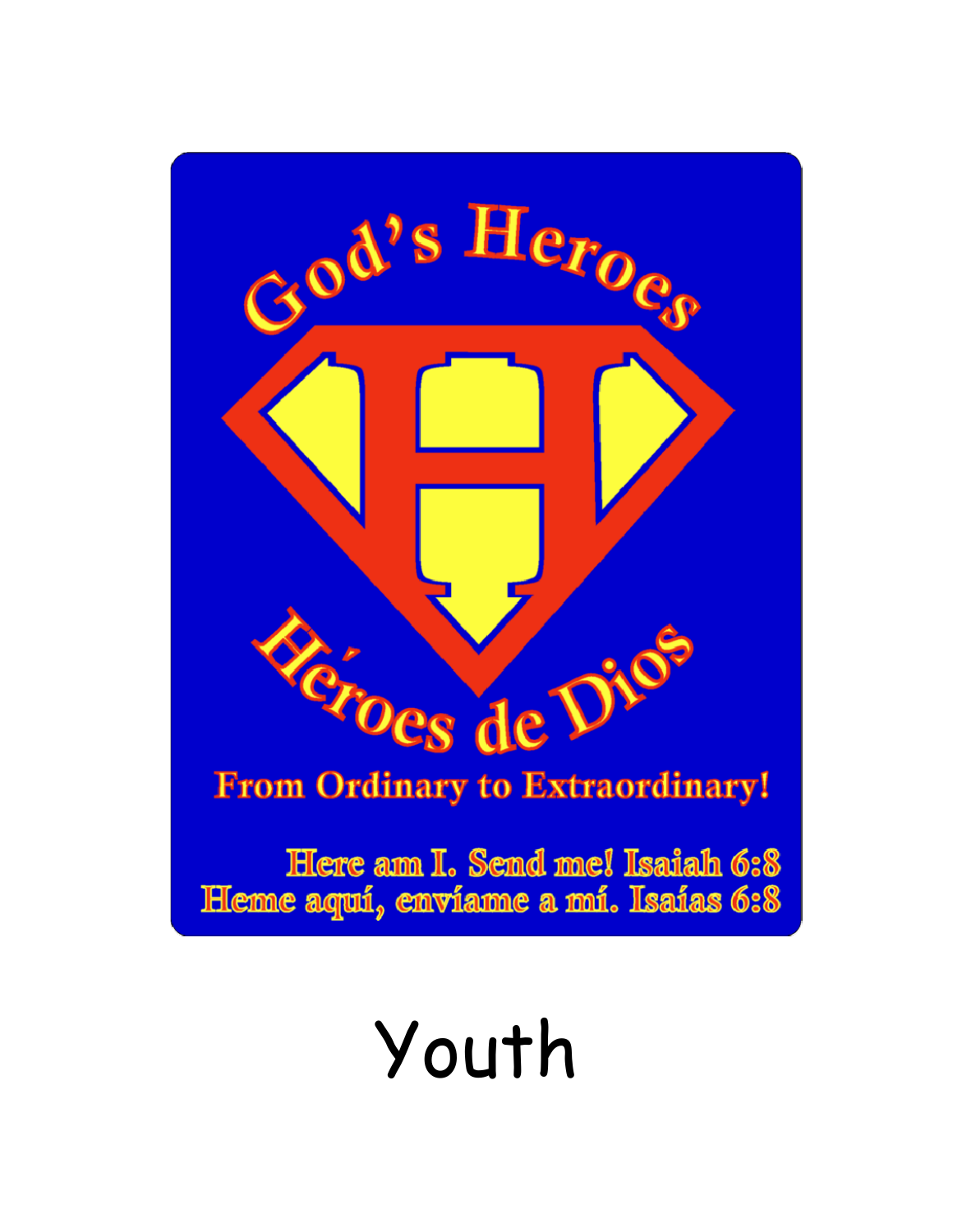## **GOD'S HEROES: FROM ORDINARY TO EXTRAORDINARY!**

**Day:** Monday Youth **Theme:** Shadrach, Meshach and Abednego remain faithful **Lesson 1: God saves 3 faithful young men from the fire Bible reference:** Daniel 3:1-12 (13-28) **Memory verse:** Daniel 3:28 Blessed be the God of Shadrach, Meshach, and Abednego, who has sent his angel and delivered his servants who trusted in him. Dan. 3:28ab (NRSV)

## OBJECTIVE

Pupils will know the story of three men who trusted in God despite the threats to their lives decreed by a King.

## INSTRUCTIONS TO THE TEACHER:

- Pray to God not only to get wisdom and understanding, but also suitable words in order to prepare and deliver your lesson. Pray also to have the Holy Spirit of God act upon the life and hearts of your pupils.
- Devote enough time to prepare your class;
- Read the Bible text bearing in mind the cultural and biblical context underlying the story (Daniel  $1 y 2$ );
- Read the bible text as many times as needed in order to master the core of the story;
- Prepare and organize your teaching material in order to deliver your lecture as best as possible;
- The "memory verse" should be preached by example. Make sure you know it well.

## MATERIAL:

• A candle and matches

## BIBLE CONTEXT

The people of Israel had been conquered by Babylon, and King Nebuchadnezzar sent for "young men without any physical defect, handsome, showing aptitude for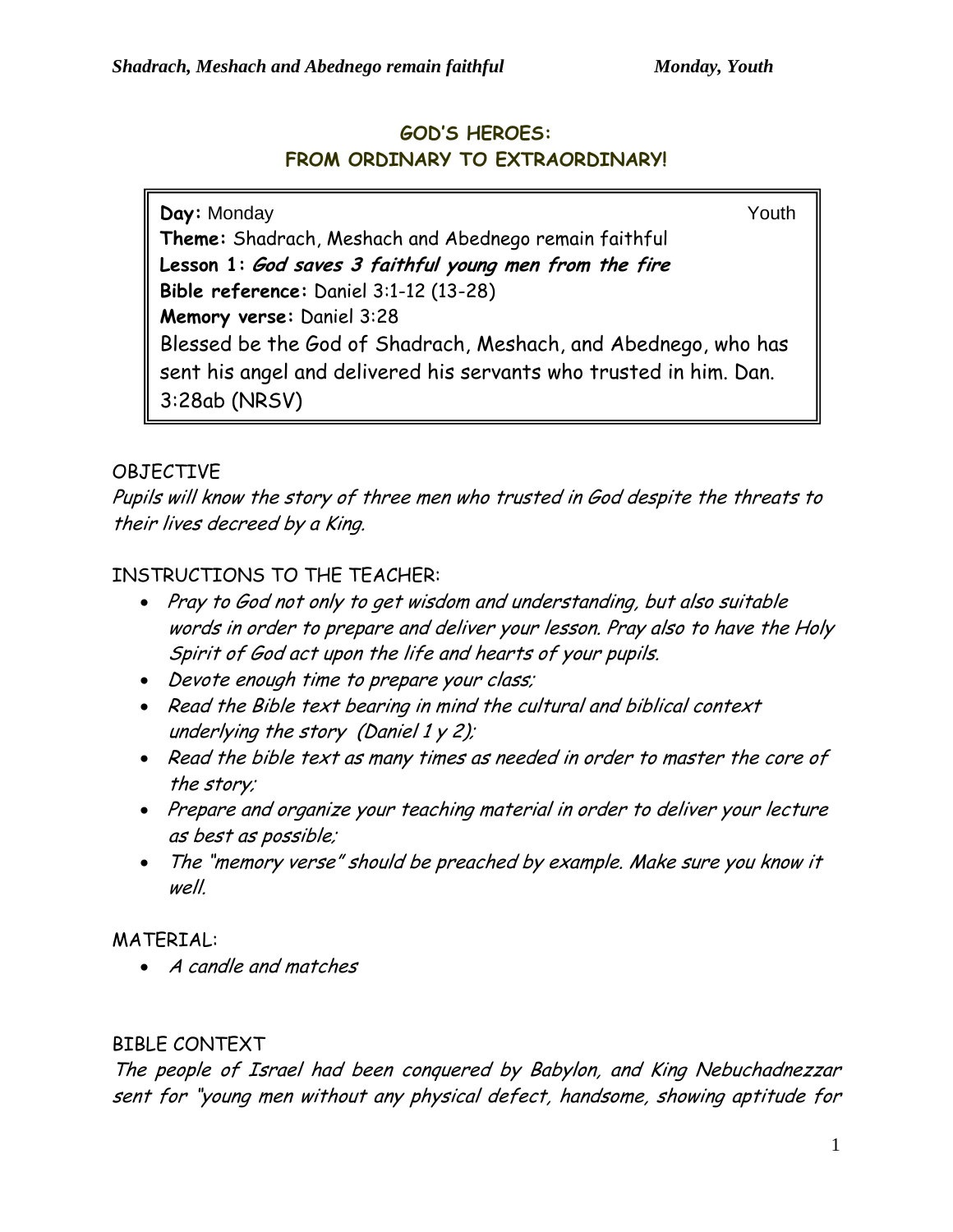every kind of learning, well informed, quick to understand, and qualified to serve in the king's palace" (Daniel 1:4, NIV); "children in whom was no blemish, but well favored, and skilful in all wisdom, and cunning in knowledge, and understanding science, and such as had ability in them to stand in the king's palace" (Daniel 1:4  $KJV$ ).

It was the tradition of the conquerors at that time to impose the customs, religion and traditions on the conquered people.

 The king's objective for bringing these young men to the palace was to make them faithful servants, not only to the king, but also to the gods of Babylon. It should be said that because of their good behavior, the king had made them administrators of the provinces of Babylon, and therefore their commitment to the king was greater.

## INTRODUCTION

- Welcome your pupils, helping them into feeling happy about learning more about God.
- Give pupils their name tags, ask them to introduce and say something about themselves (name, age and where they are from, for instance);
- Call for a volunteer to pray to God to open their minds and to understand what God prepared for them today.
- Share the name of the general subject of the week HEROES OF GOD: i FROM ORDINARY TO EXTRAORDINARY !
- Introduce the title of the lesson of the day: **God saves from the fire 3 faithful young men**
- Prepare a Puzzle for the "Memory Verse." Make several puzzles. Split the class into groups of 3 people each. Give each group the puzzle with instructions to put it together. Let them play until they can put the puzzle together on time.
- A word of advice: After the Puzzle activity, put the "Memory Verse" in a place where everyone can see it.

## STUDYING THE BIBLE PASSAGE OF THE DAY

- Light the candle.
- Ask if anyone has been burned before.

• Ask the youth to very carefully and orderly come close to the fire (keep the candle in a place where it will not cause an accident). Ask them to get their hand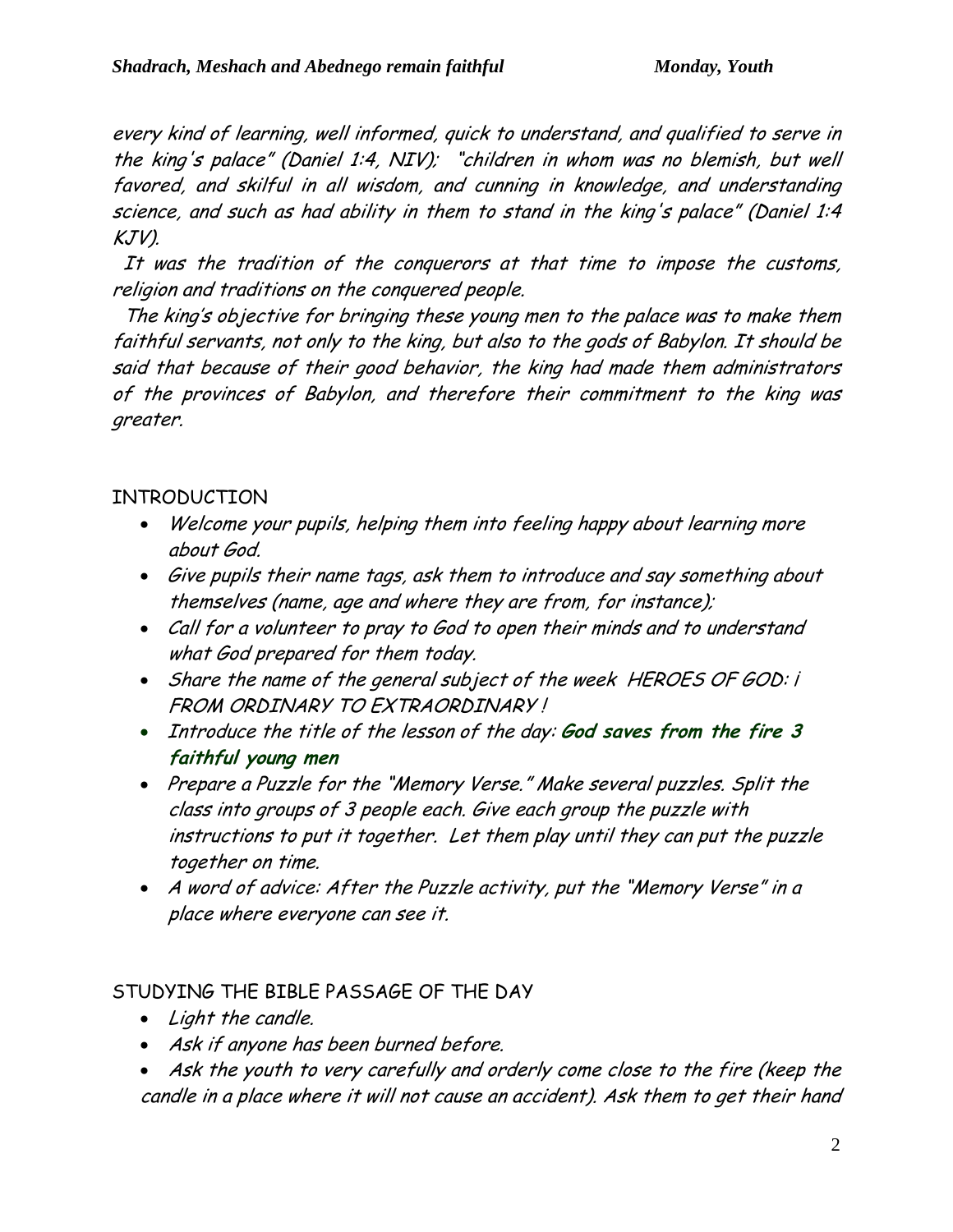close to the fire, without touching the flame. Ask how it felt to get close to the fire.

- Ask pupils to share any burning experience they might have had in the past. Ask pupils to describe their pain, how close of the fire they were, how long were they exposed to fire, and what were the consequences. Or, ask them if they have been near or have seen things that produce heat, like an oven or an iron, etc. Have them share their experiences.
- To give an interesting perspective to the story of Shadrach, Meshach and Abednego, briefly share the story of "The three Musketeers". (It is a novel by Alexander Dumas. It describes the adventures of D'Artagnan a young man who left home in order to become a musketeer. The musketeers of the title are Athos, Porthos, and Aramis inseparable friends of D'Artagnan who live by the motto, "All for one and one for all" )
- They had the same goal in common, and as people, they fought for their ideals, faced adversity and remained united to the end. Today's story in the book of Daniel has three young people that are a lot like the three musketeers.
- Invite the class to find the bible passage to begin the lesson
- Tell your students that Shadrach, Meshach and Abednego were thrown into the blazing furnace which was so hot (seven times the normal setting) that the Bible tells us that those who threw the young people in the oven were killed themselves because of the tremendous heat.
- Ask the students to imagine the story. Then move on to explain the reasons why they were thrown into the blazing furnace. Daniel 3:21.
- These youth knew the consequence of not obeying the decree given by the King (Daniel 3:4-6) that at the sound of the horn all should "fall down and worship the image of gold that King Nebuchadnezzar has set up. Whoever does not fall down and worship will immediately be thrown into a blazing furnace." (mention the details found in Daniel 3:1-2)
- Was there anyone in the land who would not worship the image of gold set up by the king? Yes, the 3 Jews Shadrach, Meshach and Abednego.
- At this time some astrologers came forward and denounced them. Shadrach, Meshach and Abednego trusted in God and defied the king's command and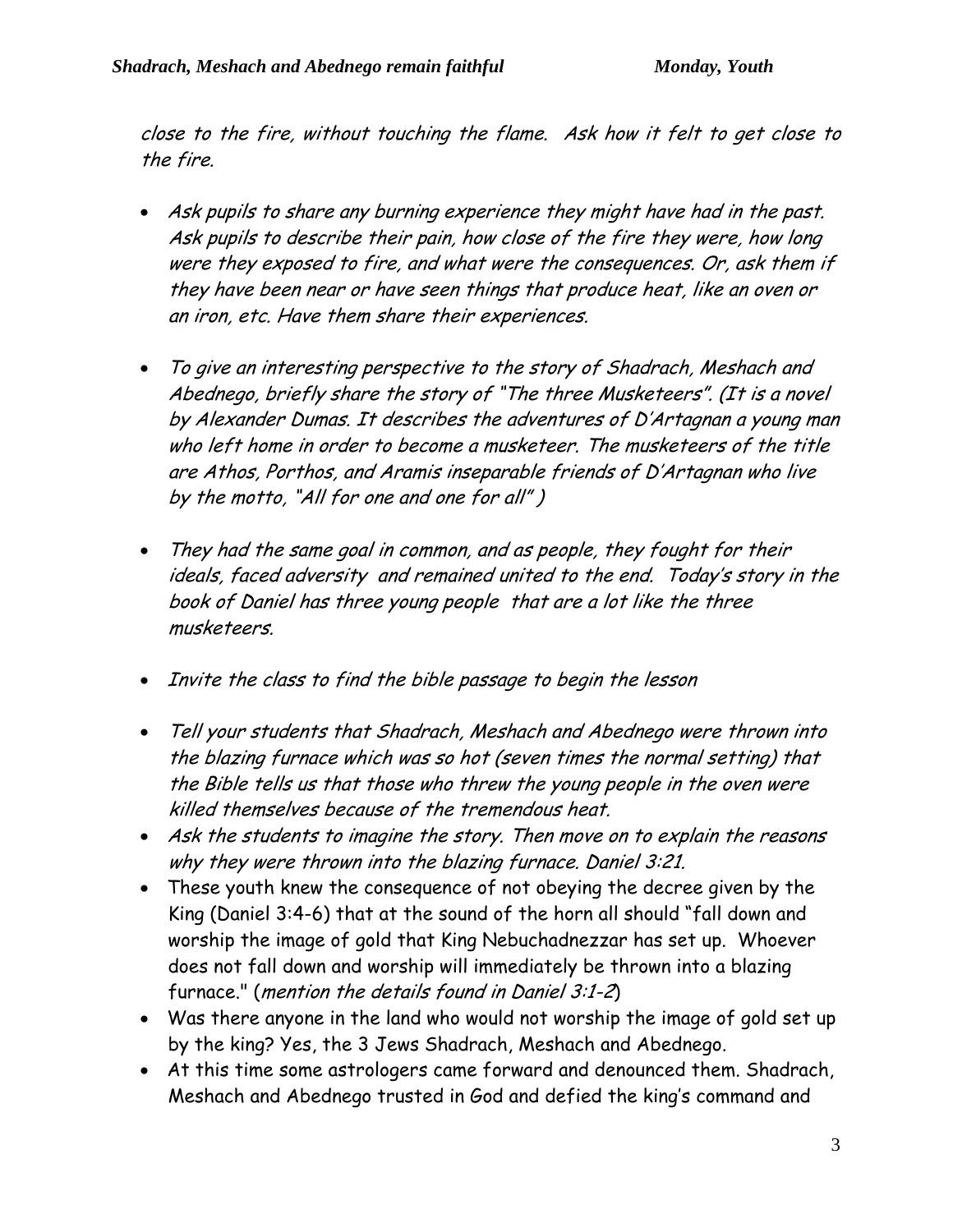were willing to give up their lives rather than worship any God except their own God. Then the king summoned Shadrach, Meshach and Abednego and asked them "is it true Shadrach, Meshach and Abednego that, you do not worship the image of gold I have set up? They replied to the king "the God we serve is able to save us from the blazing furnace and will rescue us from your hand." (Daniel 3:17) Then the king was furious and ordered the furnace heated 7 times hotter than usual and commanded soldiers to throw them into the blazing furnace. These 3 men firmly tied, were thrown into the blazing furnace. The king was amazed because 3 men were tied up and thrown into the fire but he could now see 4 men walking around in the fire unbound and unharmed, and the fourth person looked like a son of the gods. The king approached the opening of the blazing furnace and called them to walk out. They came out of the fire and the crowd around them saw that the fire had not harmed them. These men trusted in their God and defied the kings command and were willing to give up their lives rather than serve or worship any god except their own God

## THINKING OVER THE BIBLE PASSAGE OF TODAY.

- There was a time in the story when the king gives Shadrach, Meshach and Abednego an opportunity to live for he says "If you are ready to fall down and worship the image I made, very good. But if you do not worship it, you will be thrown immediately into a blazing furnace".
- They could have stepped back and worship the image of gold but they did not. They were faithful to their God and replied to the king that the God they served was able to save them from the blazing furnace as well as to rescue them from the king's hand. They were convinced that their God would carry-out extraordinary signs upon them if appropriate.
- Was there any reason why these men should have worshiped the image of Gold ?

| GRATITUDE | <b>YES</b>               | <b>NO</b>                  |
|-----------|--------------------------|----------------------------|
|           | Because they were        | Because of their           |
|           | chosen amongst slaves    | knowledge that by the      |
|           | and set over the affairs | grace of their God they    |
|           | of the province of       | found favour in the eyes   |
|           | Babylon. This at the     | of the king to be set over |
|           | service of the King.     | the affaire of the         |
|           |                          | province of Babylon.       |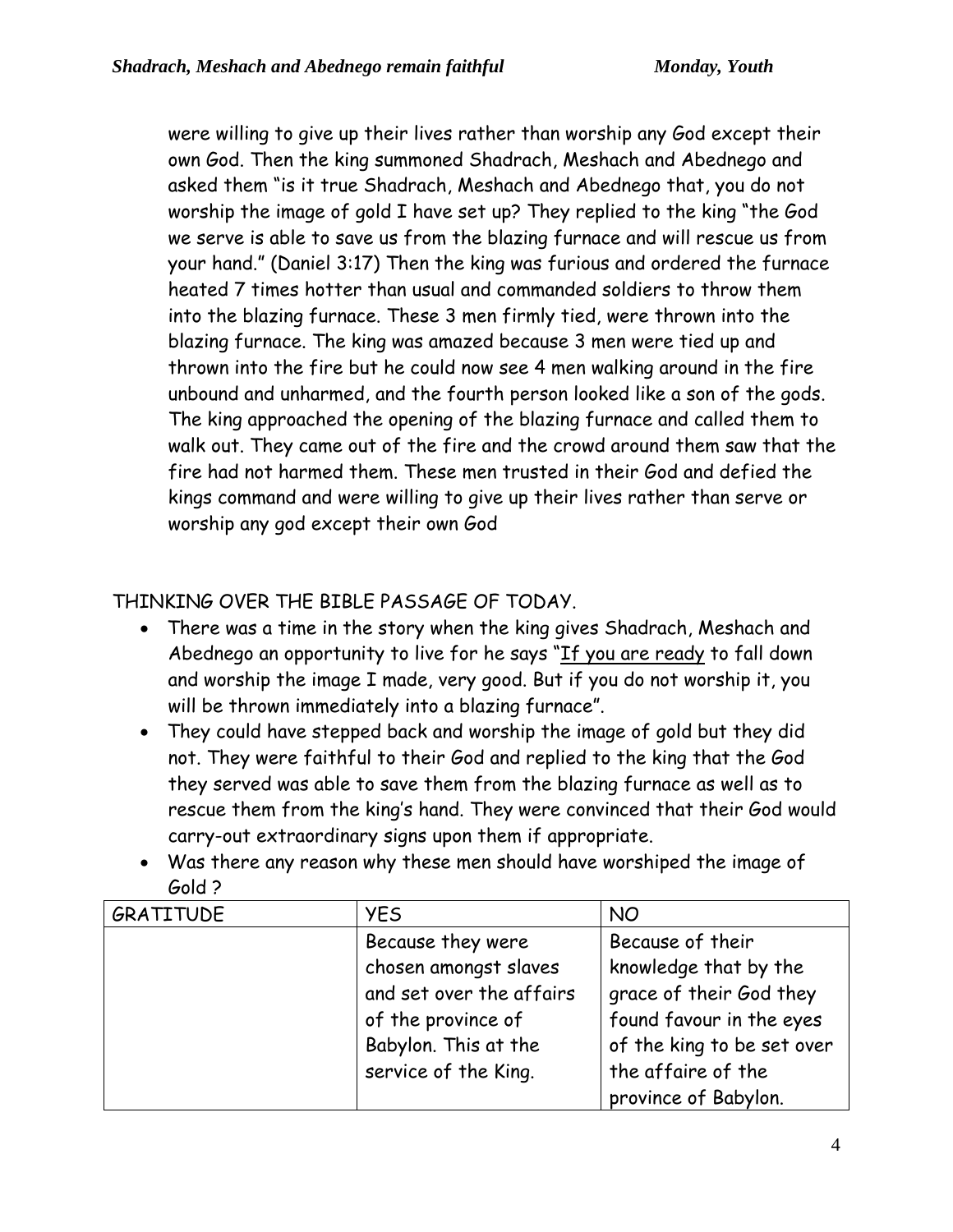| FEAR FOR THEIR LIVES   YES |                           | NO                       |
|----------------------------|---------------------------|--------------------------|
|                            | Because capital           | Because of their         |
|                            | punishment was placed     | knowledge that the God   |
|                            | upon those who would not  | they served was their    |
|                            | worship the image of gold | benefactor and protector |
|                            |                           | at all times.            |

Shadrach, Meshach and Abednego chose to remain loyal to their God even though the King threatened them with death if they wouldn't serve the god of the king and worship the image of gold set up by the king.

King Nebuchadnezzar was amazed with the extraordinary sign the God of Shadrach, Meshach and Abednego offered. The king ended up praising the God of Shadrach, Meshach and Abednego for he said "Praise be to the God of Shadrach, Meshach and Abednego, who has sent his angel and rescued his servants! They trusted in him and defied the king's command and were willing to give up their lives rather than serve or worship any God except their own God. Therefore I decree that the people of any nation or language who say anything against the God of Shadrach, Meshach and Abednego be cut into pieces and their houses be turned into piles of rubble, for no other god can save in this way." Then the king promoted Shadrach, Meshach and Abednego in the province of Babylon (Daniel 3:28-29).

## PRACTICAL APPLICATION.

- Choose an adjective for Shadrach, Meshach and Abednego (Courage, faith, trust…)
- What is the first adjective that comes to your mind?
- What would you say the end of the story would had been if these 3 men would have asked the king not to put them inside the blazing furnace?

Frequently in our lives we face difficult situations. Perhaps not as challenging as the test Shadrach, Meshach and Abednego went through. Maybe a situation where speaking the truth is all it takes to overcome the test we are confronted with. We can learn from the story of Shadrach, Meshach and Abednego that those who remain faithful to God are protected and favored by God beyond expectations. Any trial in our life will have the best ending when we trust God to lead our lives as best as possible. Shadrach, Meshach and Abednego were at a disadvantage under the decree of king Nebuchadnezzar, however they were protected and taken care of at all times.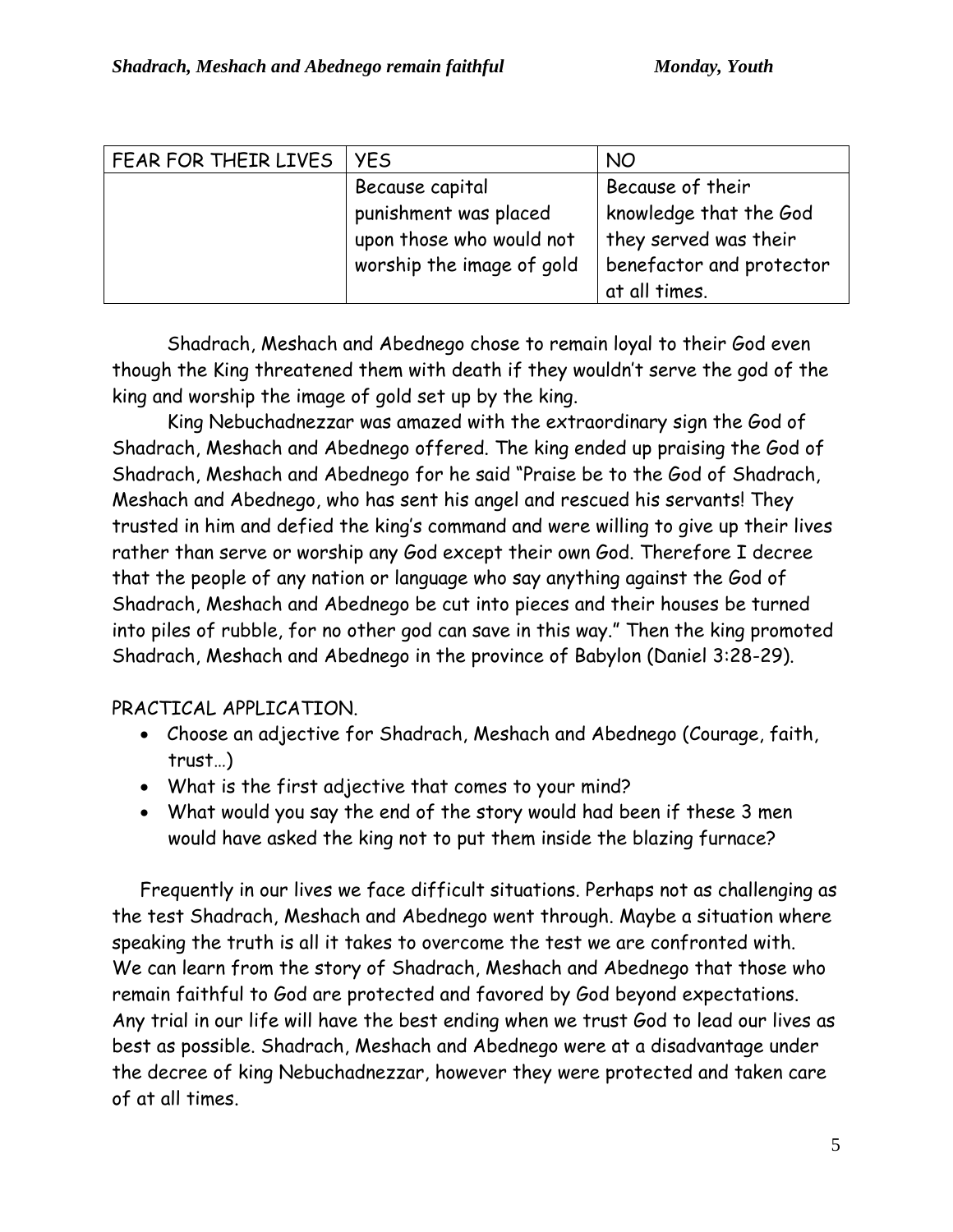Faith that God will work the best possible path for us to follow shall prove to be the best choice we can ever make.

Help the group discuss the way the passage touches their lives. Ask them to think of examples of situations they havr been in when they felt pressure to abandon or deny their faith in God in order not to look bad in the eyes of friends or people in authority.

- What do you have in common with the dilemma Shadrach, Meshach and Abednego faced?
- How do you think it helped these biblical characters to have each other as support?
- In what way can the members of this class support one another when they face this or other types of dilemmas?

## **CONCLUSION**

Shadrach, Meshach and Abednego were chosen amongst the royal family and the nobility of the Israelites (Daniel 1:3).

The God of Shadrach, Meshach and Abednego protected and took care of them when they were thrown into the blazing furnace in such extraordinary manner ! (Daniel 3:25-27).

These men found favor in the eyes of the king after the extraordinary sign of salvation displayed by their God (Daniel 3:30).

To sum up, believers in the true God are protected and taken care of at all times and against all odds. They are exalted in front of all.

Prepare the youth whom God has chosen to accept Christ this week. Tell the class: God loves you so much! God wants to help and bless you. When you come to church you learn more and more about God's love. We hope that what you learn this week will help you feel that love, and will allow you to deepen your relationship with God. Let's ask God to fill us with gratitude for his love.

Conclude the class with a brief prayer.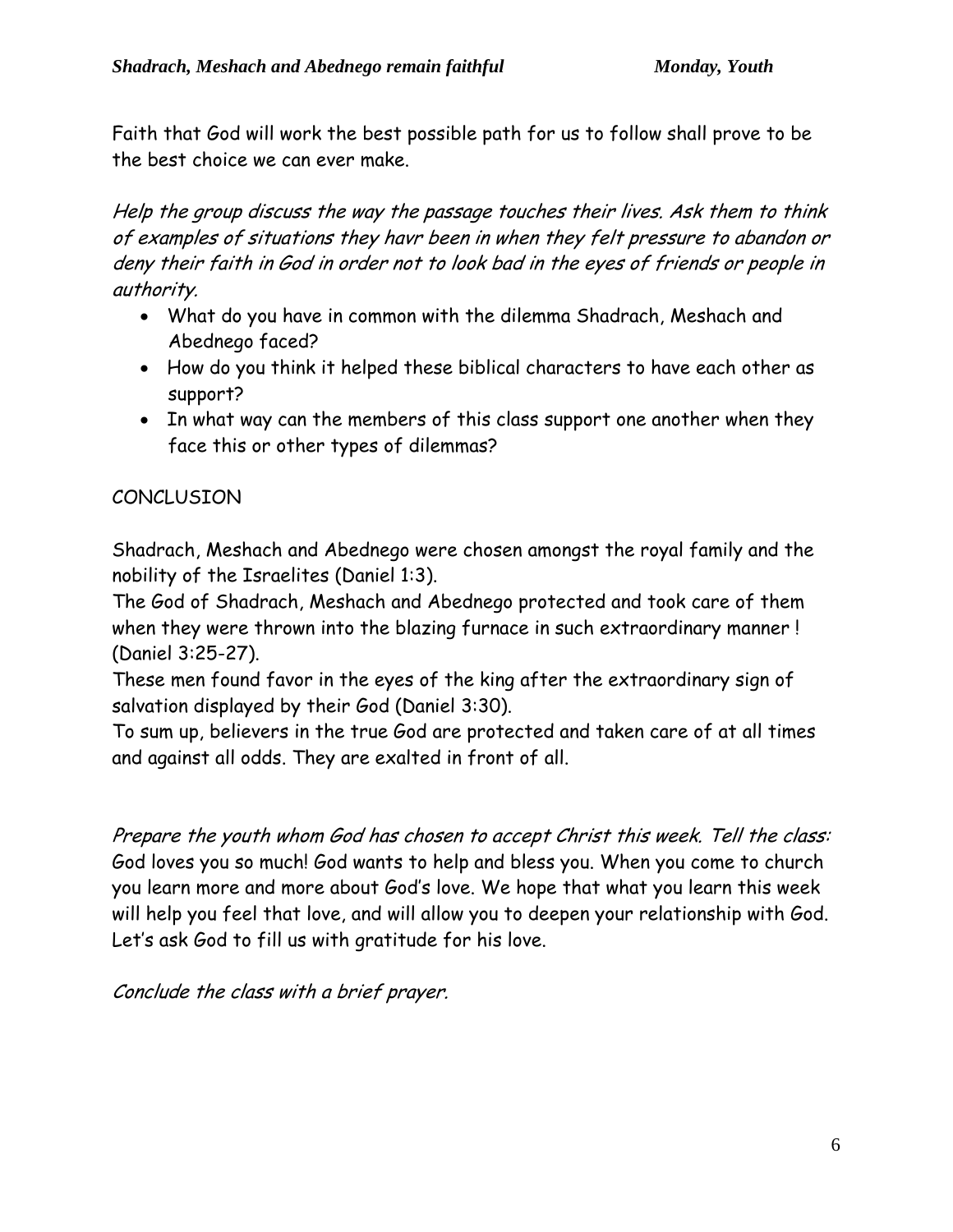# God's Heroes: From Ordinary to Extraordinary… Héroes de Dios: De Ordinario a Extraordinario…

# **Joseph Interprets Dreams Day One Youth**

| THEME:<br><b>BIBLE PASSAGE:</b><br><b>MEMORY VERSE:</b> | God makes us extraordinary when God gives us different gifts.<br>Genesis 41:1-28 (29-37) 38-40.<br>We have different gifts, according to the grace given us. Rom. 12:6a                                                                                                                                                                                                                                                                                                                                                                                                                                                                                                                        |
|---------------------------------------------------------|------------------------------------------------------------------------------------------------------------------------------------------------------------------------------------------------------------------------------------------------------------------------------------------------------------------------------------------------------------------------------------------------------------------------------------------------------------------------------------------------------------------------------------------------------------------------------------------------------------------------------------------------------------------------------------------------|
|                                                         |                                                                                                                                                                                                                                                                                                                                                                                                                                                                                                                                                                                                                                                                                                |
| Objective                                               | Students will learn that when we serve God faithfully, we can accomplish<br>extraordinary feats.                                                                                                                                                                                                                                                                                                                                                                                                                                                                                                                                                                                               |
| <b>Learning Goals</b>                                   | Students will hear the story of how Joseph interpreted Pharaoh's<br>$\bullet$<br>dreams (Genesis 41:1-40)<br>Students will understand that God put Joseph in the right place at the<br>$\bullet$<br>right time to accomplish God's goals.<br>Students will understand that God gave Joseph the ability to<br>$\bullet$<br>correctly interpret Pharaoh's dreams about the coming famine.<br>Students will understand that Joseph was willing to serve God even<br>$\bullet$<br>during difficult circumstances (being a prisoner, being in a foreign<br>land).<br>Students will consider what gifts and abilities God has blessed them<br>٠                                                      |
| Preparation                                             | with and how they might use those gifts to serve Him.<br>Read Genesis 40 to know the background of how Joseph came to<br>٠<br>be recommended to Pharaoh as a dream interpreter.<br>Read Genesis 41 to familiarize yourself with today's story.<br>$\bullet$<br>Pray that God will work through you to reach the children you<br>$\bullet$<br>teach; pray that He will give you patience, wisdom, and joy as you<br>share His word. Pray for the students you will be working with,<br>that the Holy Spirit will open their hearts and minds to today's<br>lesson.<br>Read through the story strips to be sure you know the correct<br>$\bullet$<br>order for the "story scramble" relay later. |
| Material                                                | Rehearse presenting the lesson to time the length of each section.<br>$\bullet$<br>Illustrations (illustrated Bible, Bible storybook, Abeka cards, or<br>$\bullet$<br>other pictures) to show during the lesson. Pictures of wheat or<br>barley would be helpful, as many of these students may never have<br>seen wheat or barley sheaves. Pictures of Egyptian culture during<br>Biblical times would be a nice addition, particularly pictures of a<br>Pharaoh or an Egyptian palace.<br>Story strips for "Story Scramble" relay, one set of 10 strips for<br>٠<br>each team (prepare for at least 4 teams). You can use regular                                                            |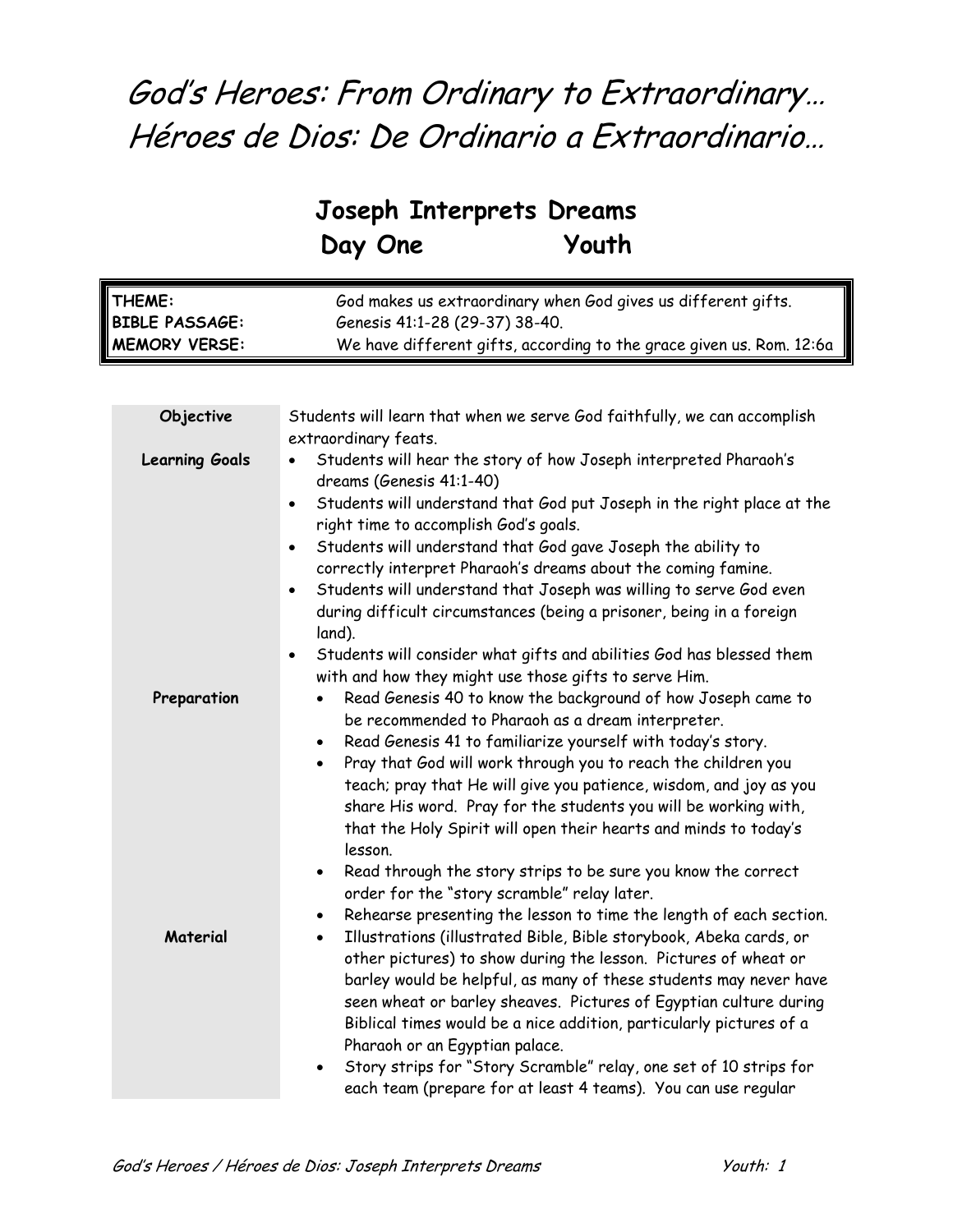paper, but durable card stock would be better. • Small prizes (if desired) for relay game. Paper, pencils for gifts inventory • Bibles • Index cards, each with one word of the memory verse written on it.

#### **Introduction**

Greet the group. Let the young people know how happy you are to be there with them. Make them feel welcome and happy to be learning about God.

Meanwhile hand out nametags to the students and write their names on a list.

Introduce yourself and tell a little about yourself (be sure to introduce any classroom assistants as well, if they're not known to the students)

Open with a brief prayer (or invite one of the students to open with prayer)

Introduce today's memory verse: Rom. 12:6a: We have different gifts, according to the grace given us. If possible write the verse on a white board or chalkboard and have students begin by reading it. Repeat several times, each time erasing two or three of the words until the students can recite the passage by memory. If no chalkboard is available, write each word on its own index card and display that way, removing a couple of the cards each time you read through the verse.

#### **Studying the Bible passage**

Ask:

- Who here has ever had a really interesting dream? (everyone should be able to answer that they've had such a dream).
- Who wants to tell just a little bit about a dream they've had? (Allow a few students to answer as time permits).
- Who has ever had a dream they can't understand at all?

#### Say:

 Scientists tell us that dreams are the way our brains process the information we take in each day so that we can use that information in an organized way. Sometimes we dream about things we've just learned, sometimes we dream about things we're worried about, sometimes we dream about people in our lives, sometimes we dream about things we wish could happen, sometimes we dream about scary things we hope will never happen. Our mind stays really busy even when we sleep. The Bible tells us that God has granted some people the ability to know through their dreams what God intends to have happen. There are several times in the Bible when God used dreams to warn or inform people about future events:

- In Genesis, Jacob dreams of angels going up and down a ladder to Heaven, and dreams of God's voice promising him many descendants and much land in Israel.
- Also in Genesis, Joseph (Jacob's son) not only has prophetic dreams, but he is able to interpret the dreams of others.
- In the book of Daniel, Daniel has the God-given ability to interpret King Nebuchadnezzar's dreams.
- In the New Testament book of Matthew, the Magi (wise men) were warned in a dream not to go back to King Herod to tell about the Christ child they had seen, but to go back to their own lands by a different route altogether.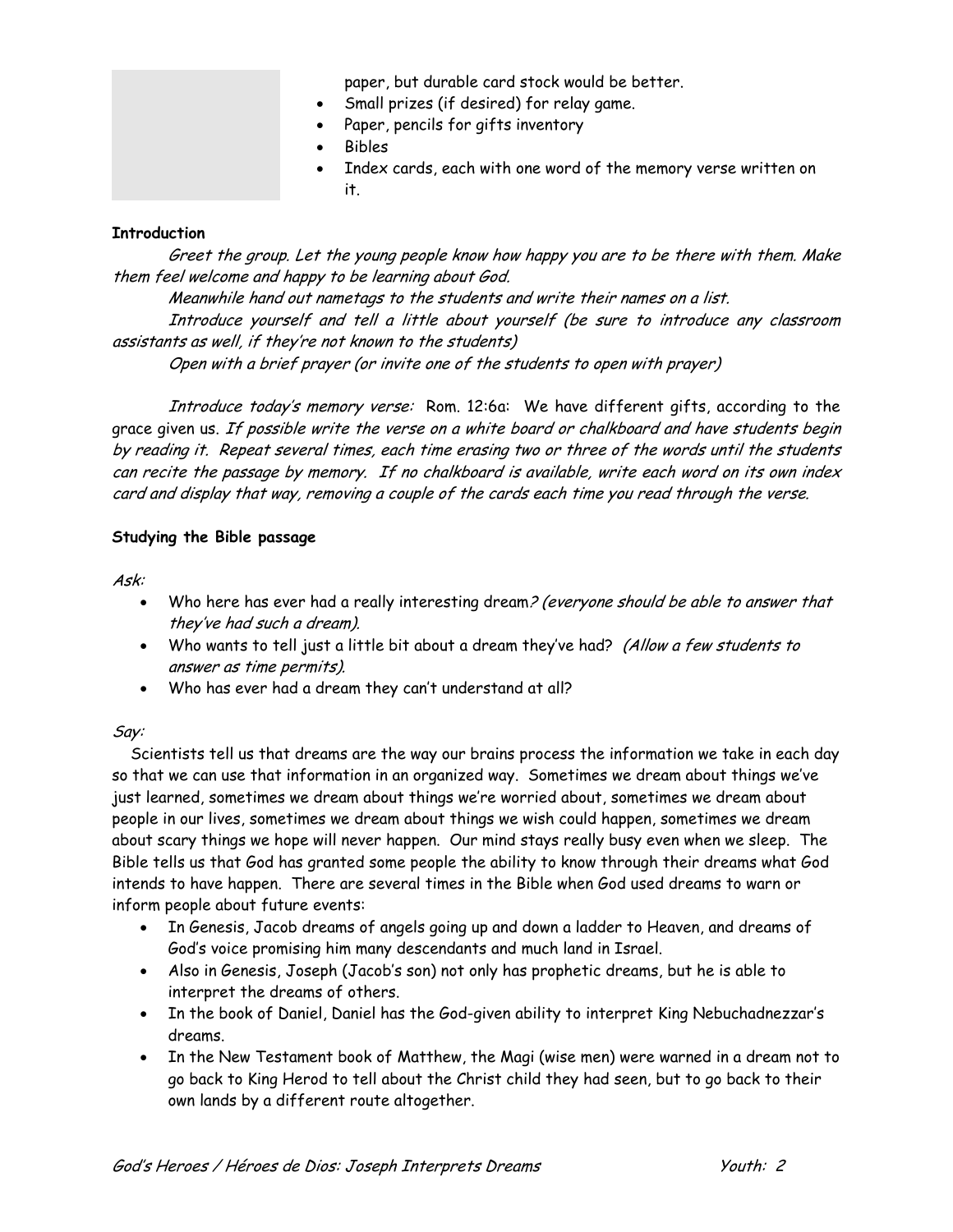In each of these cases, God spoke to human beings while they slept about events of great significance that changed history.

#### Say:

 Our lesson today is about how Joseph was able to use the special gifts and abilities God had given him to help many people. A powerful king (in this story, called "Pharaoh") had some strange and troubling dreams. He asked a man named Joseph to help him figure out what those dreams meant.

First, let's have a little background about Joseph from the book of Genesis:

 Joseph lived in Canaan (part of Israel) with his father and brothers. He was his father's favorite child, which made his brothers angry. God had given Joseph the ability (even when he was very young) to interpret dreams, and one of his dreams told him that he would rule over his brothers. This made Joseph's brothers even angrier. They made a plan to kill Joseph, but decided instead to sell him as a slave. Joseph was taken as a slave to Egypt to work for a man named Potiphar. God watched over Joseph, and Joseph worked hard for Potiphar. Potiphar put Joseph in charge of his whole household. Potiphar's wife found Joseph very attractive and made wanted to have a romantic relationship with him. Joseph refused to have a romantic relationship with her because she was married and it would be sinful. Potiphar's wife became very angry and lied to Potiphar that Joseph had attacked her and she fought him off. This made Potiphar very angry, and Potiphar put Joseph in prison. God continued to watch over Joseph while he was in prison, and Joseph eventually was put in charge of all of the other prisoners. He continued to work hard and be patient. While Joseph was in prison, two of Pharaoh's servants, the royal cupbearer and the royal baker, were also put in prison. They each had strange dreams, and Joseph helped them to understand those dreams. When they were let out of prison, the cupbearer and the baker found that the things Joseph predicted from their dreams came true. The cupbearer had promised to mention Joseph to Pharaoh if Joseph's predictions came true, but once he was out of prison, the cupbearer forgot. So Joseph stayed in prison.

Now we come to today's story:

Let's read Genesis 41: 1-40. It's a long passage but lots of interesting things happen in it. (Read the passage out loud, or ask if any of the students would like to take a turn reading part of the passage).

Okay. Now let's talk about the story in our own words. (As you go over the main story points, feel free to ask the students to help retell the story. Ask general questions like "who can remember what happens next?" or leading questions like "After Pharaoh had his dreams, what did he do?")

- After Joseph had been in prison two more years, Pharaoh had a dream.
- He dreamt that he was standing by the Nile River, and out of the river came seven fat cows. They grazed by the river. Then seven skinny cows came out of the river and ate the fat cows!
- Pharaoh had another dream. This time, there was a stalk with seven good, full heads of grain (probably barley) growing on it. Then seven bad, shriveled heads of grain grew on the same stalk and swallowed up the good, healthy heads of grain.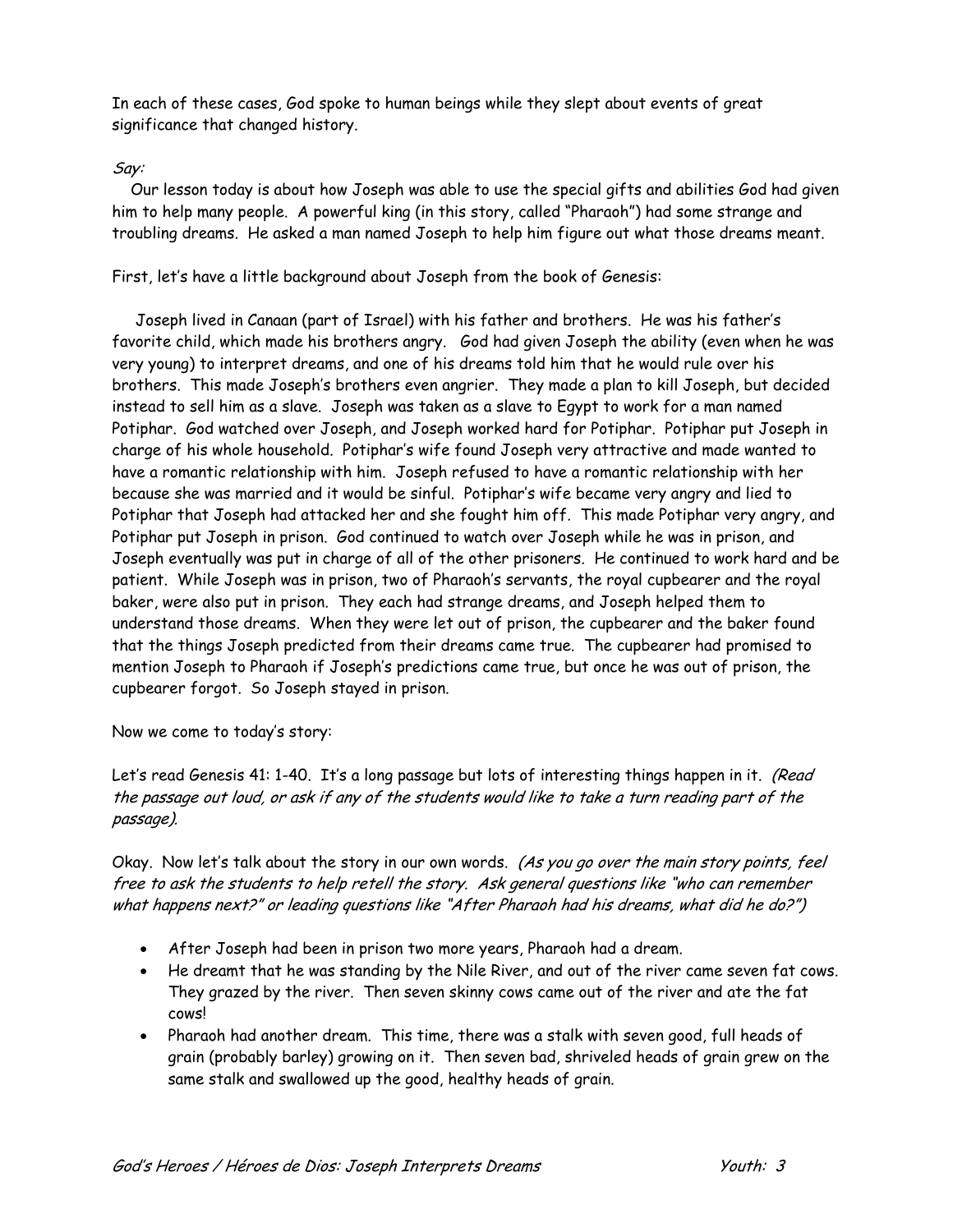- Pharaoh was upset by these dreams and sent for all of his magicians and wise men, but none of them could tell him what the dreams meant.
- Finally, the cupbearer remembered Joseph and told Pharaoh about him. Pharaoh sent for Joseph.
- Pharaoh asked Joseph to interpret his dreams. Joseph said **"I can't do it, but God will give you the answer".**
- Pharaoh told Joseph about his dreams, and Joseph told Pharaoh that the dreams were about the same thing: seven years of good harvests followed by seven years of famine (bad harvests where there isn't enough food and people starve).
- Joseph again gave God the credit, saying "God has revealed to Pharaoh what He is going to do" (Gen. 41:28, 41:32).
- Joseph suggested to Pharaoh that he make a system of saving up part of the grain from the seven years of good harvest so that it could be given to people during the seven years of famine.
- Pharaoh saw that the Spirit of God was in Joseph, and he liked Joseph's plan to save Egypt from famine. Pharaoh made Joseph his second-in-command, in charge of everyone in Egypt (except Pharaoh, of course!)

#### **Reflecting on the Bible passage**

#### Say:

Let's talk about the story a bit:

#### Emotion questions

- How did Pharaoh feel when no one could interpret his dream? (upset, worried, angry)
- How did Joseph feel when the baker forgot him for two years? (disappointed)
- How did Joseph feel when Pharaoh made him his Prime Minister? (excited, relieved)

#### Fact questions

- What two things did Pharaoh dream of? (7 skinny cows eating 7 fat cows. 7 withered ears of corn eating 7 full ones.)
- How many years of feast and famine were coming? (7 of each)
- Who benefited from God's warning? (Pharaoh, Joseph, all of Egypt, eventually Joseph's family.)

#### Review questions

- What did the dreams mean? (famine would follow plenty)
- What did Joseph advise that Pharaoh do? (appoint a man to store up food while they had it)
- Why did Pharaoh appoint Joseph? (he saw that he was wise and that God was with him)

#### Application questions

- Who should we give credit for our talents, abilities? (God)
- What should we do when we recognize God's work in someone else? (help them, praise God)
- What should we do when it seems God's plan isn't working? (be patient, pray)
- When we know times of trouble are coming, how should we prepare?( keep our hearts pure of bitterness, study and pray)

#### **Applying the Bible passage to our life**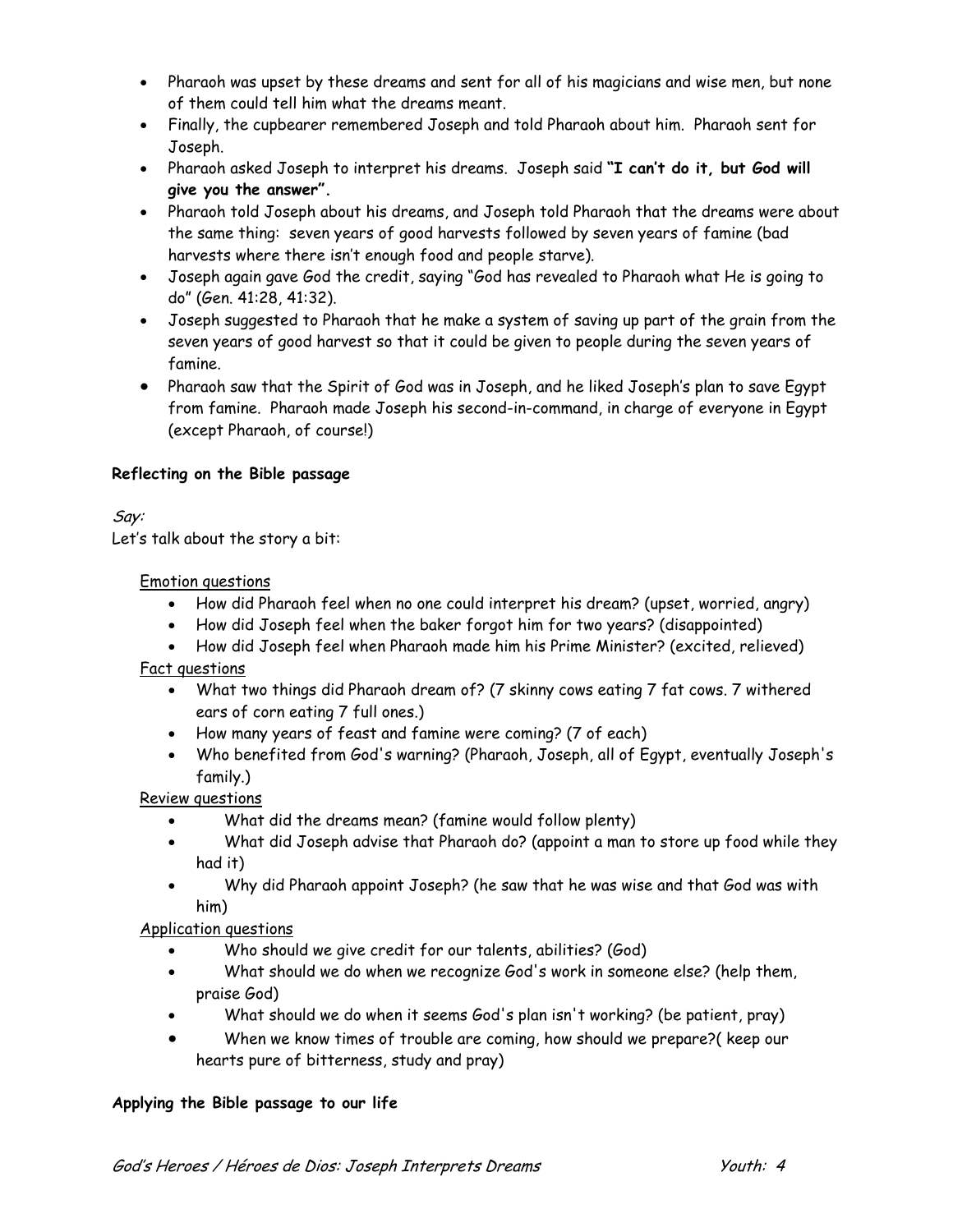The purpose of this game is to review the story and put the events of the story in the correct order. Divide students into teams of 10 (if you have a huge group, you may need to play the relay game more than once). Give each student on a team a story strip (in random order) and line them up (in teams) at one end of the room. In relay fashion, have each student run to the opposite end of the room and lay his/her strip on the floor in the correct order of the story. The first few runners will find it easy to put their strips in order, but as the game progresses, it becomes more difficult. After all the strips are down, if they are in order, that team is finished. If the strips are NOT in the correct order, the relay runners must run up again (one at a time, as they did the first time) and may each change ONE story strip to a different location until all of the story strips are in the right order. The first team to get all of the strips in the right order wins.

#### Story strips in order:

- Joseph was sent to prison.
- Joseph was put in charge of all the other prisoners
- Joseph interpreted the dreams of the cupbearer and baker
- Pharaoh had two disturbing dreams
- Pharaoh's cupbearer recommended Joseph to Pharaoh as someone who interpreted dreams
- Pharaoh told Joseph about his dreams
- Joseph told Pharaoh both dreams were about the same thing: seven years of good harvest followed by seven years of famine.
- Joseph recommended that grain be stored during each of the good years so it could be given away during the bad years.
- Pharaoh thought Joseph's idea to store grain was a good one.
- Pharaoh put Joseph in charge of everything in Egypt.

#### Say:

Let's talk about the special talents and abilities God gives.

#### Ask:

- What are some kinds of talents or special abilities you can think of? (If there's a chalkboard, write down the answers in a list)
- Do you think God still gives people these special abilities, or did He only do it during Biblical times?
- Why do you think God gives people these special abilities?
- Do you think everyone uses their abilities to serve God's purpose?
- Do you think they should?

#### Say:

 I'm going to ask each of you to consider for a few minutes what kind of abilities God has given YOU. I'm going to give each of you a piece of paper and I want you to follow along.

(Teacher's note: Work on only one column at a time. After you give the instructions for the first column, give students several minutes to finish their lists before you give instructions for the second column. This will encourage more introspection and you won't end up with some students who race through and are finished with the entire activity in two minutes!)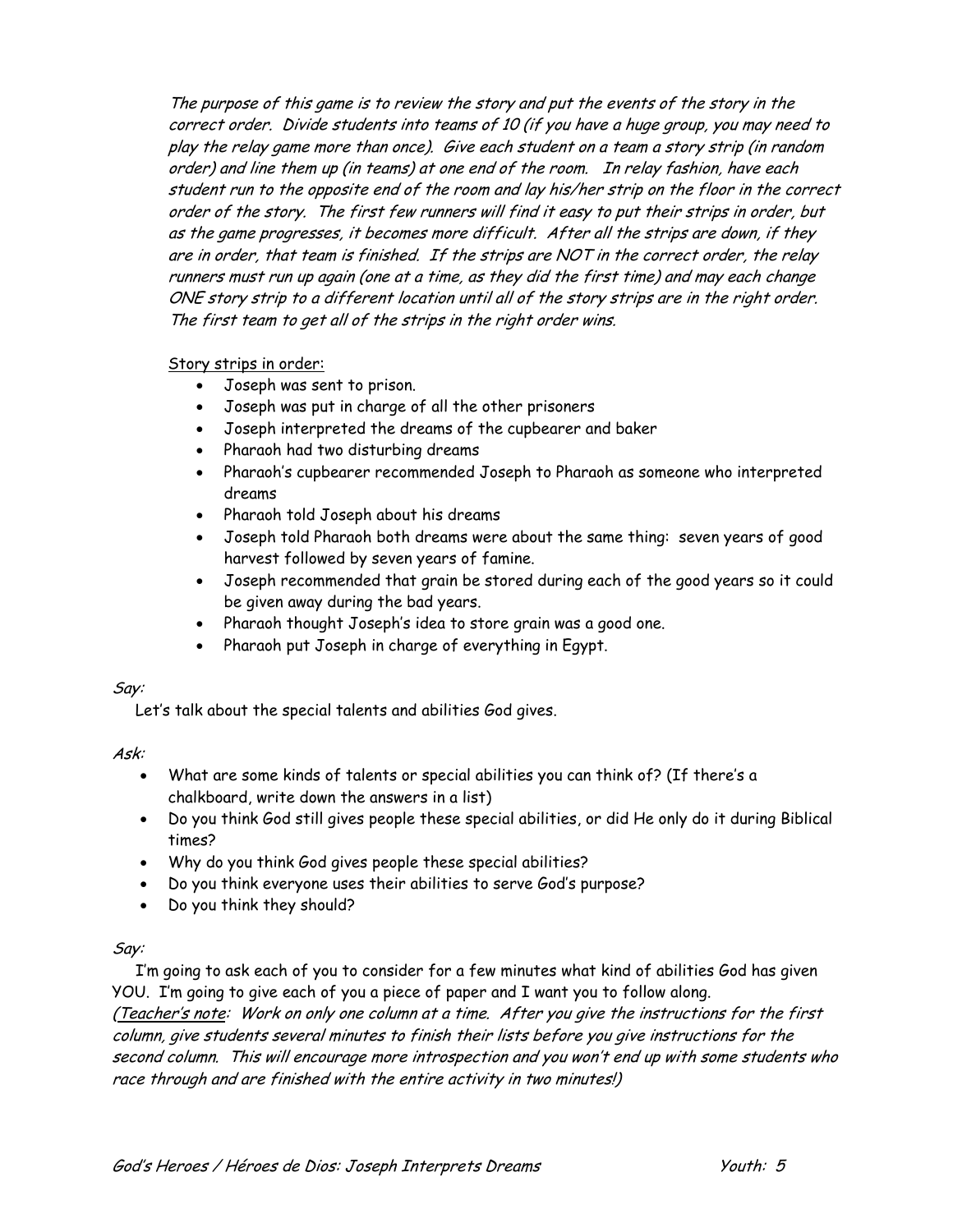- Divide your paper into three long columns.
- In the first column, write down some of the activities you most enjoy doing (sports, music, academics, art, mechanics, cooking, childcare, etc.)
- In the second column, write down what you think are the talents and abilities given to you by God. Consider the items in your first list while you're working on your second list. Often, the things we enjoy doing most are activities where we're using the abilities God gave to us.
- In the last column, write down some ways in which you could use those talents to serve God and/or other people.

#### Ask:

Would anyone like to share any of their thoughts about their talents or how they can use them?

*If time allows, hand out worksheet and have them fill it out individually or in teams. If there is no time, hand out worksheet for them to fill out at home.*

#### **Conclusion**

Review the memory verse: Romans 12:7. Have children try to recite it from memory.

#### Say:

 This verse is taken from a longer passage about the various gifts God gives to each of us. (Read Romans 5-8)

#### Ask:

How do you think this memory verse fits with today's lesson? (accept answers)

#### Say:

 We've learned about how God gave Joseph the gifts he needed to interpret Pharaoh's dreams and save many, many people from starvation. God gives EACH of us different gifts and talents that we can use to serve Him and each other.

 God wants us to have faith that He will watch over us and guide us according to His plans for us, and that He will give us the abilities we need for the work He gives us. Just like Joseph, we need to be patient and have faith that God will guide us where He wants us to go. What are some things we can do to learn what God wants for us? (Pray, read the Bible)

God has special work for each one of us. God wants us to use the gifts that God gave us. God loves us a great deal. When you come to church you learn about the love of God, but you also learn that we human beings sin and that this becomes a barrier for our connection with God. This week, let's ask God to help us overcome that barrier through Jesus. In this way, we can use the gifts God has given us.

Let's close with a prayer: (you can either pray yourself or ask for a volunteer. Pray for God's guidance, pray for patience and faithfulness, pray that God will bless the students with strength and the ability to do His work in the world.)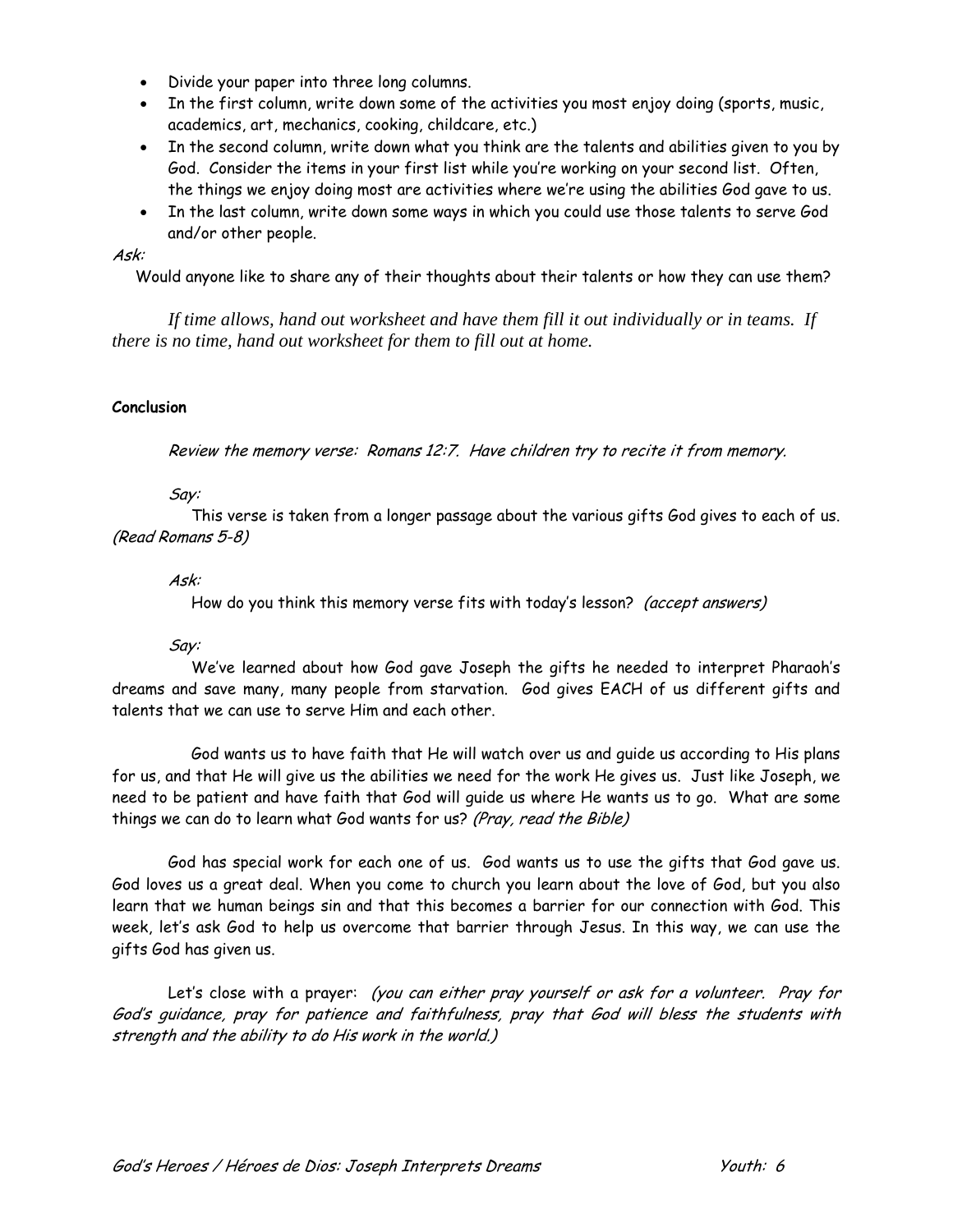## JOSEPH INTERPRETS THE KING'S DREAMS (Genesis 41:1-36)

Unscramble the following words and use them to complete the sentences below. GETPY NISKNY FICEH OKOC SALONERP VANTERS ILAJ SMEARD UPT OT HEDAT SHOJEP LINE VIRRE NEEVS SAYER WOSC TYPLEN ASRSG GIVTRANS 1. Joseph was a slave in \_\_\_\_\_\_\_\_\_\_\_\_\_\_\_\_\_\_\_\_\_. 2. The \_\_\_\_\_\_\_\_\_\_\_\_\_\_\_\_\_\_\_was thrown in jail with Joseph. 3. Joseph, the king's personal servant, and the chief cook were in \_\_\_\_\_ together. 4. The chief cook was \_\_\_\_\_\_\_\_\_\_\_\_\_\_\_\_\_\_\_\_\_\_\_\_. 5. The king dreamed he was standing on the bank of the \_\_\_\_\_\_\_\_\_\_\_\_\_\_\_\_\_\_\_\_\_. 6. The king dreamed about  $fat$  eating the  $\qquad \qquad$ 7. The king also dreamed about \_\_\_\_\_\_\_\_\_\_\_cows eating the fat ones. 8. The king's \_\_\_\_\_\_\_\_\_\_\_\_\_\_\_\_\_\_\_\_ told the king about Joseph. 9. The king sent for Joseph because he wanted to know what his \_\_\_\_\_\_\_\_meant. 10. God helped \_\_\_\_\_\_\_\_\_\_\_\_\_\_\_\_\_\_ to know what the dreams meant. 11. The king's dreams meant that there would be \_\_\_\_\_\_\_\_\_\_\_\_\_\_ of more than enough grain in Egypt, followed by not enough. 12. Joseph told the king there would be seven years of \_\_\_\_\_\_\_\_\_\_\_\_\_\_\_\_\_. 13. Joseph told the king that after that the Egyptian people would be \_\_\_\_\_\_\_\_\_

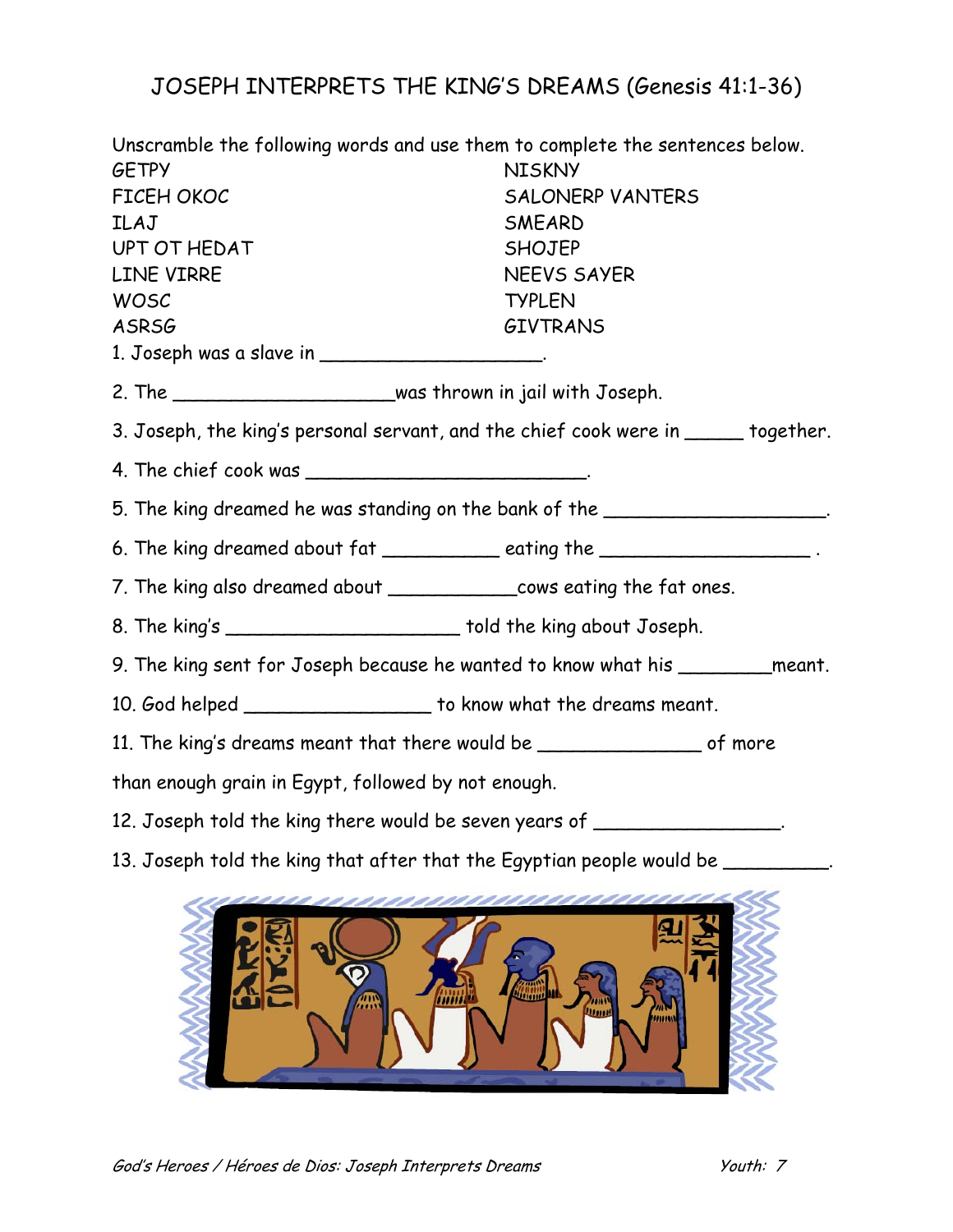# **GOD'S HEROES: FROM ORDINARY TO EXTRAORDINARY!**

**Day:** Wednesday **Youth Theme:** Queen Esther Saves Her People. **Lesson 3:** Esther the Brave Queen. **Bible reference:** Esther 3:12-13, 4:1-17, 5:1-4, 7:1-6, 10 **Memory verse:** Esther 4:14 For if you remain silent at this time, relief and deliverance for the Jews will arise from another place, but you and your father's family will perish. And who knows but that you have come to royal position for such a time as this? Est.4:14 (NIV) (use all or part of the verse).

## OBJECTIVE

 Students will know the story of Queen Esther. Students will identify Queen Esther's wisdom, love and desire for justice on behalf of her people.

## PREPARATION

- Pray to God not only to get wisdom, understanding as well as suitable words in order to prepare and deliver your lecture but also to get the holy spirit of God to act upon the life and hearts of your students.
- Devote enough time to prepare your lecture;
- Read the Bible text bearing in mind the cultural and biblical context underlying the story about Queen Esther;
- Read the bible text as many times as needed in order to master the core of the story;
- Prepare and organize your teaching material in order to deliver your lecture as best as possible;
- The "Memory verse" should be preached by example. Make sure you know it well.
- Carry your Bible with you when delivering your lecture.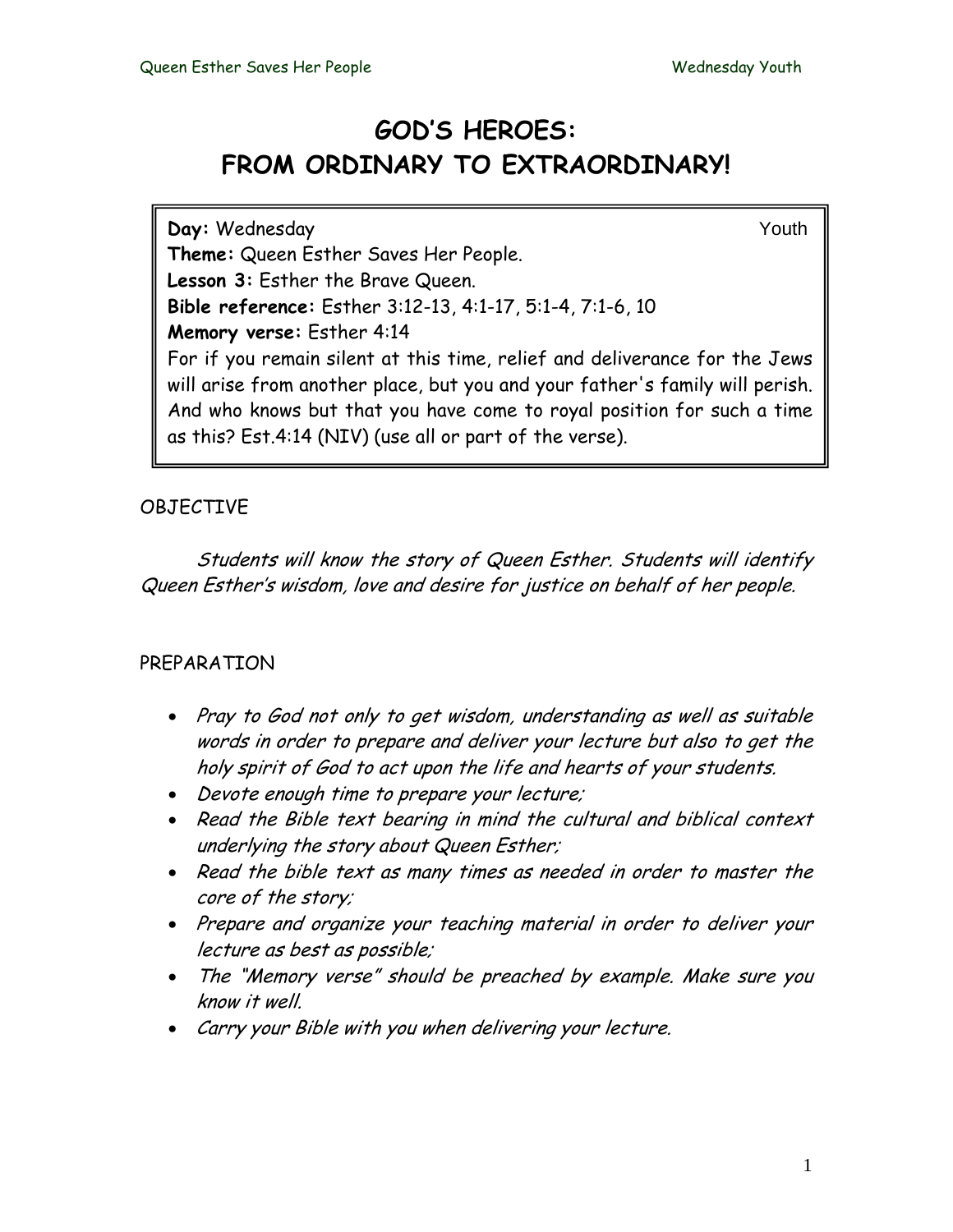#### MATERIAL: (required for your lesson)

- Cards or pieces of paper where student will write what they feel to be positive and negative aspects found in the story of Esther.
- Puzzle to help students remember the "line to memorize" of the day.

#### BIBLICAL AND CULTURAL BACKGROUND

This happened during the time of King Ahasuerus who ruled over 127 provinces stretching from India to Cush (Esther 1). Some Jews were dispersed and scattered among the people of the land ruled by King Ahasuerus (Esther 3:8).

 At that time King Ahasuerus reigned from his royal throne in the citadel of Susa (Esther 1:2). There was in the citadel of Susa a Jew of the tribe of Benjamin named Mordecai who had been carried into exile from Jerusalem by Nebuchadnezzar King of Babylon (Esther 2:5-6). Mordecai had a cousin named Hadassah, who was also known as Esther (Esther 2:7; 2:15). Even though both the parents of Esther passed away she was brought up by cousin Mordecai who had taken her as his own daughter (Esther 2:7).

Esther, descendant of the tribe of Benjamin, from the house of Israel, was beautiful, lovely in form and features. The book of Esther describes the time when all the Jews in the 127 provinces of kingdom of Ahasuerus got relief from their enemies with the help of Queen Esther.

The story revolves around king Ahasuerus. It was the third year of his reign when he gave a banquet for all his nobles and officials. One of those days King Ahasuerus was in high spirits, and he asked for Queen Vashti to be brought before him, wearing her royal crown, in order to display her beauty to the people and nobles, for she was lovely to look at. But Queen Vashti refused to come into the presence of the King.

As a consequence of the Queen's conduct King Ahasuerus consulted his experts in matters of Law and justice. He inquired about what must be done to Queen Vashti, for she had disobeyed a royal commend. Foreseeing that the Queen's conduct would be known to all women in the Memucan kingdom, one of the wise advisors of the king predicted that women of the nobility would respond in the same way to all the nobles of the king. Therefore, disrespect and discord amongst men and women would have no end in the kingdom. In this context, Memucan proposed that Vashti should never again enter the presence of king Ahasuerus, and that the King would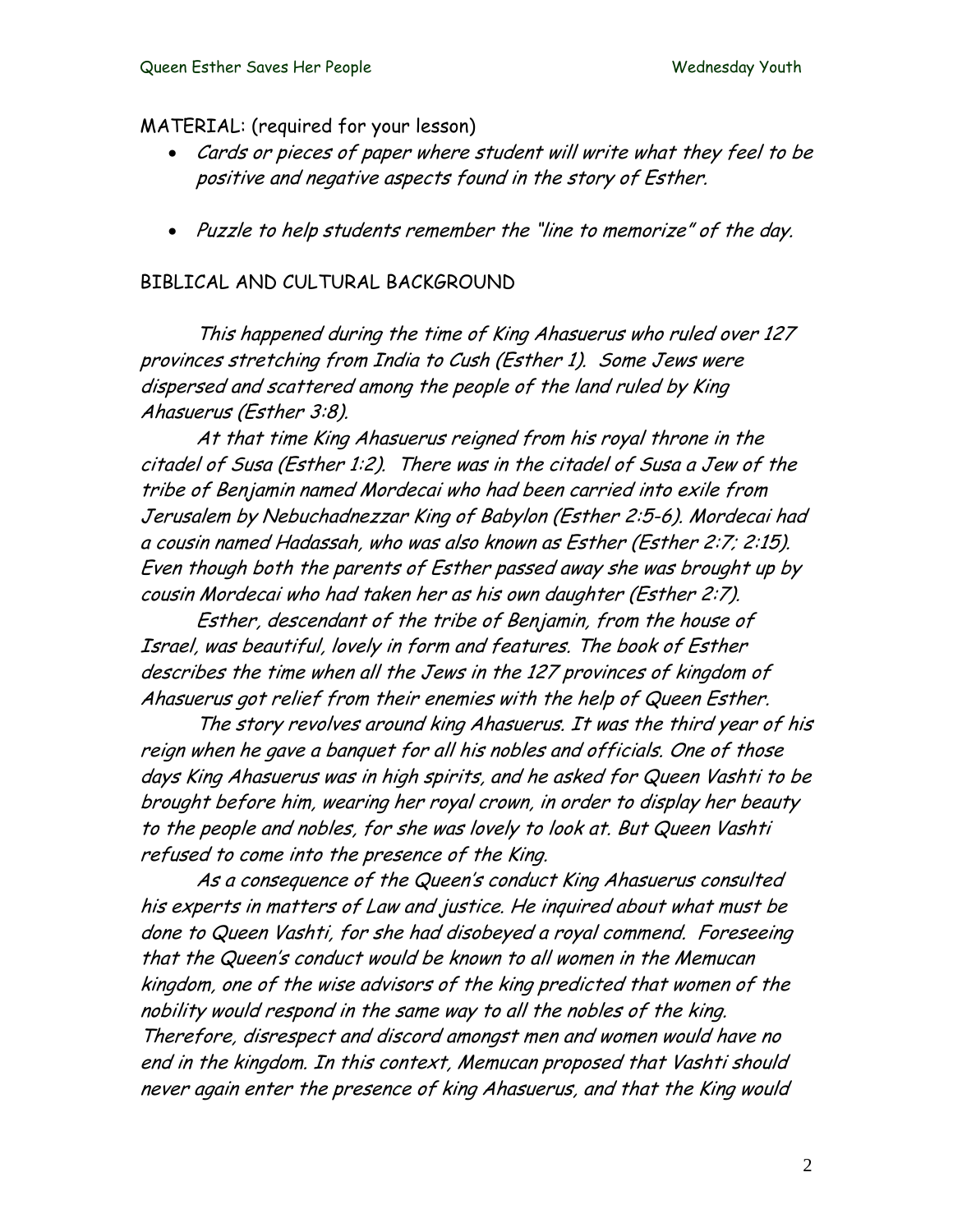give her royal position to someone else who was more worthy than she. As a result, all women would respect their husbands, from the least to the greatest.

The King and his nobles were pleased with this advice, so the king did as Memucan proposed. Beautiful girls were selected in every province of the kingdom. The one who pleases the king would become Queen instead of Vashti. Once chosen, a girl had to complete 12 months of beauty treatment before she was taken to the presence of the King.

Esther was selected amongst the beautiful girls of the kingdom. She was put under care of Hegai, who was in charge of the women in the Harem at the citadel of Susa. Esther pleased him and won his favor. He took good care of her and moved her to the best place in the Harem. When the time came for Esther to go to the King she followed Hegai's advice. Esther won the favor of everyone who saw her. The King was attracted to Esther more than to any other woman, and she won his favor and approval. He set a royal crown on her head and made her Queen instead of Vashti.

In those days two of the king's officers who guarded the doorway conspired to assassinate King Ahasuerus. Mordecai found out about the plot and told Queen Esther, who in turn reported it to the king, giving credit to Mordecai. And when the report was investigated and found to be true, the two officials were hanged on a gallows. At this time Mordecai would not receive honor or recognition for saving the life of the king.

After these events, King Ahasuerus honored Haman, elevating him and giving him a seat of honor higher than that of all the other nobles. The king commanded that all the royal officials at the king's gate should kneel down and honor Haman. This they did, except Mordecai, for he said he was a Jew. Haman was enraged because of the conduct of Mordecai and looked for a way to destroy all Mordecai's people, the Jews, throughout the whole kingdom of Ahasuerus. To do so Haman spoke to the King. Haman told king Ahasuerus about the existence of people in the kingdom whose customs were different from those of all the other people and who wouldn't obey the laws of the king. He persuaded king Ahasuerus into issuing a decree to destroy them.

From this moment on, Esther would use her gifts and wisdom to save all the Jews in the 127 provinces of the kingdom of Ahasuerus from those enemies who sought to annihilate them- young and old, women and childrenin a single day.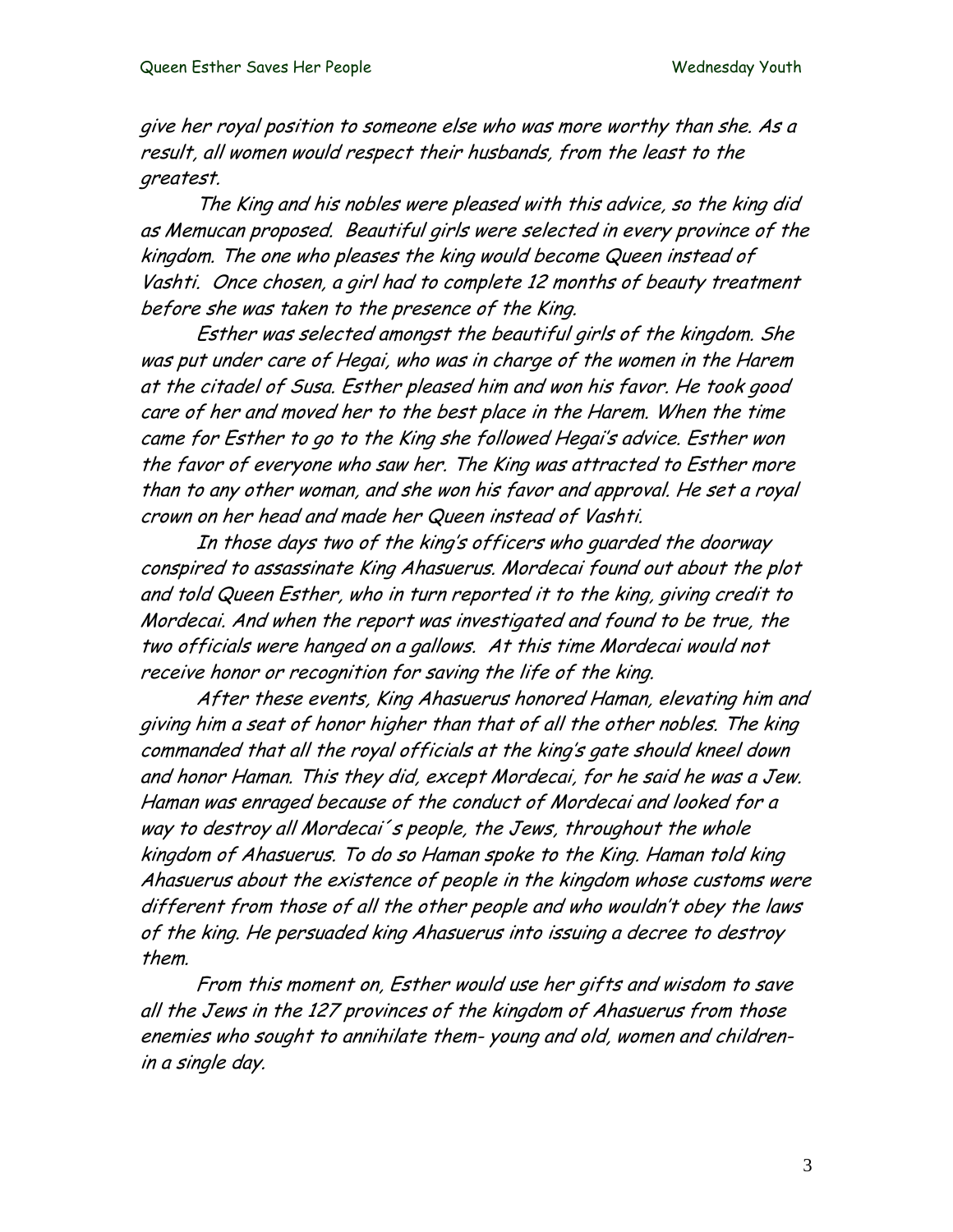## INTRODUCTION

- Welcome your students, helping them into feeling happy about learning more about God.
- Give students their name tags, ask them to introduce and say something about themselves (name, age and where they are from, for instance);
- Call for a volunteer to pray to God to open their minds and to understand what God prepared for them today.
- Share the name of the general subject of the week HEROES OF GOD: ¡ FROM ORDINARY TO EXTRAORDINARY !
- Introduce the title of the lesson of the day: **: An extraordinary Queen**
- Prepare a Puzzle for the "Memory Verse." Make several puzzles. Split the class into groups of 3 people each. Give each group the puzzle with instructions to put it together. Let them play until they can put the puzzle together on time.
- A word of advice: After the Puzzle activity put the "Memory Verse" in a place where everyone can see it.

## TEACHING THE CLASS

- Carry out a brainstorm activity with the question: What would you be prepared to do if you were to know that some people will destroy all your countrymen – young and old, women and little children – on a single day?
- Write a summary of the answers and talk with your students about these answers.
- Then continue with the story of Esther. She was Queen of the kingdom of Ahasuerus.

Customs of he Jews would not allow Mordecai, cousin and foster parent of Esther, to kneel down and pay homage to Haman, even though the latter was commanded by king Ahasuerus. As a consequence of the conduct of Mordecai Haman plotted to destroy all the Jews dwelling in the kingdom of Ahasuerus and he offered ten thousand talents of silver for the men who carry out this task.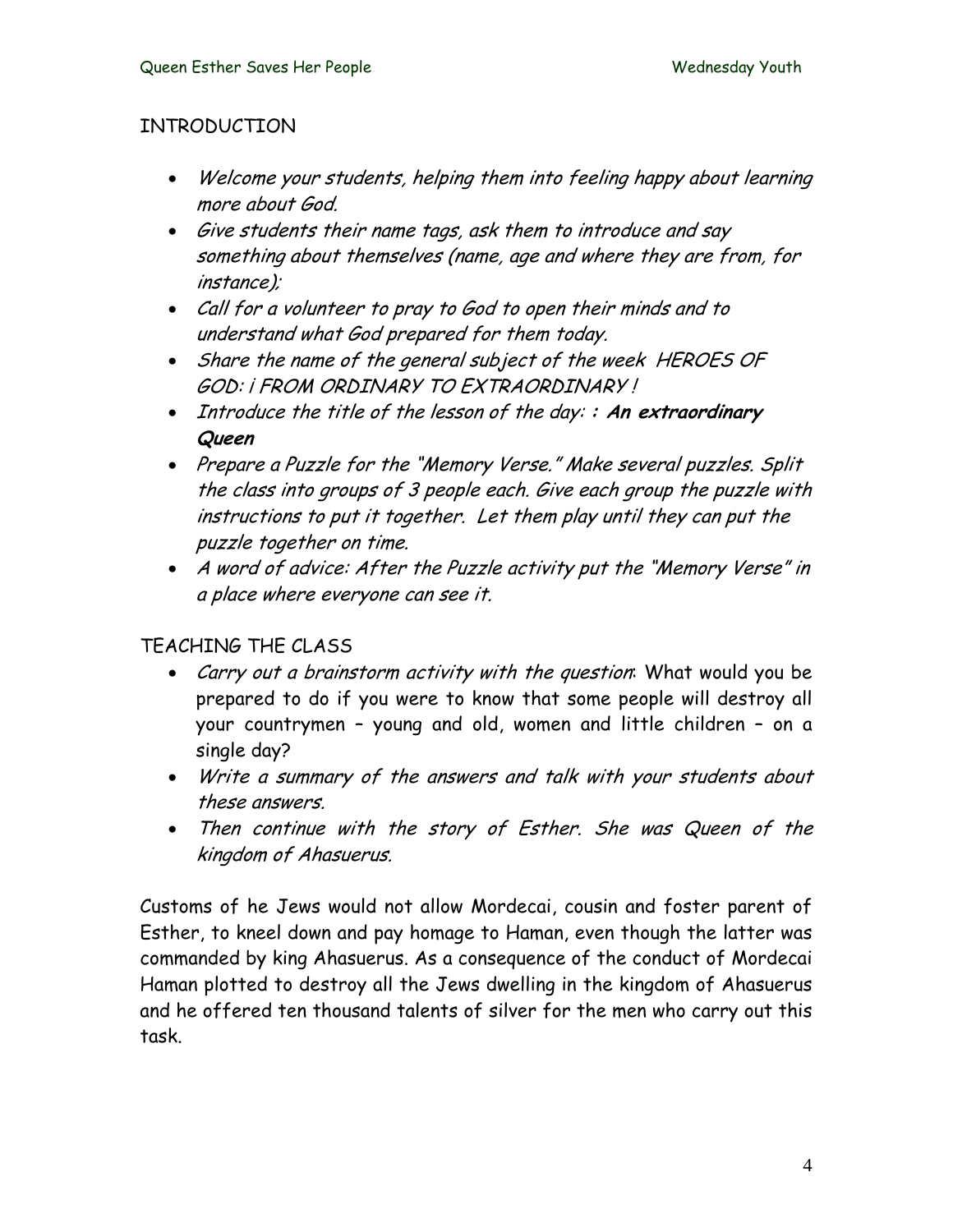Haman persuaded king Ahasuerus by saying that certain people in the kingdom did not obey the laws of the king and proposed a royal decree to destroy them in one day.

In every province to which the edict and order of the king came, there was great mourning amongst the Jews, with fasting, weeping and wailing.

When Mordecai learned of all that had been done he sent word to Queen Esther explaining about these events and urging her to go to the presence of the king to beg for mercy and plead with him for her people.

All of the king's officials and the people of the royal provinces knew that for anyone who approached the king in the inner court without having been summoned had to be put to death except those to whom the king would extend the gold scepter as a sign to spare their lives.

Esther reminded Mordecai about the law but Mordecai sent back this answer "Do not think that because you are in the king's house you alone of all the Jews will escape. For if you remain silent at this time, relief and deliverance for the Jews will arise from another place, but you and your father's family will perish. And who knows but that you have come to royal position for such a time as this?"

Afterward love for her family and people moved Esther to approach the king without being summoned by him, therefore risking her life.

To do so she prepared herself with 3 days of fasting and sent word to all the Jews who were in Susa asking them to fast for her the same 3 days as she fasted.

On the 3rd day Esther stood in front of the king's hall. When King Ahasuerus saw her he was so pleased with her that not only he held out to her the gold scepter that was in his hand but also, after Esther approached him and touched the tip of the scepter, asked her "What is it, Queen Esther? What is your request? Even up to half the kingdom, it will be given you."

Queen Esther invited king Ahasuerus and Haman to a Banquet she prepared for them. During that banquet she invited them again for another banquet the day after. That night the king could not sleep; so he ordered the record of his reign to be brought in and read to him. It was found recorded there that Mordecai had exposed Bigthama and Teresh who had conspired to assassinate King Ahasuerus. Then the king found out that Mordecai received no honour nor recognition for helping the king. Therefore King Ahasuerus commanded Haman to honour Mordecai and it was done even through the city streets.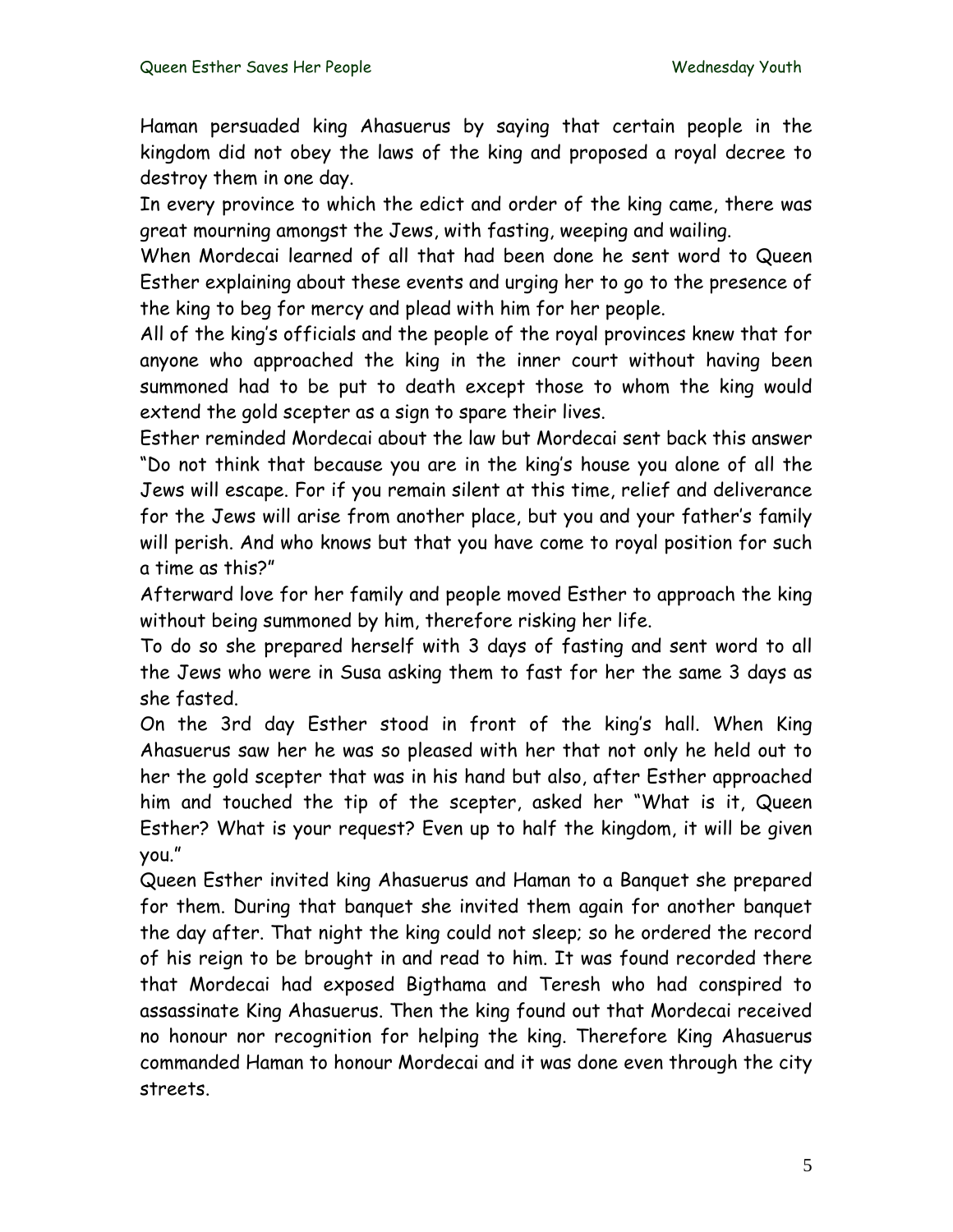Afterward the king and Haman went to dine with Queen Esther. Over a cup of wine King Ahasuerus asked Queen Esther about her petition for he loved her and was willing to give her half the kingdom if she would just but ask for it. Then Esther opened her heart and unveiled her thoughts to the king. She asked the king to grant her her life and to spare her people because herself and her people had been sold for annihilation. The king asked Queen Esther about the identity of the man who dared to do such a thing. Then Esther spoke unto the king "The adversary and enemy is this vile Haman". Haman was terrified before the king and Queen.

The king commanded to have Haman hanged.

Esther uncovered Mordecai to the king as her cousin and foster parent. King Ahasuerus presented Mordecai with the signet ring which would give him the place of honour Which was Hamans once. In addition, Esther appointed Mordecai over Haman's state.

Then Esther made a call for justice by begging king Ahasuerus for a royal decree to overrule the dispatches that Haman devised and wrote to destroy the Jews in all the kingdom for she would not bear to see disaster fall on her people nor destruction of her family. King Ahasuerus authorized Esther and Mordecai to write such decree in the king's name on behalf of the Jews in the provinces of his kingdom.

For the sake of justice, this new edict granted the Jews in every city the right to assemble and protect themselves.

On the 13th and 14th days of the twelfth month, the month of Adar, the edict commanded by the king was carried out and the Jews struck down all their enemies.

As from those days all the Jews throughout the kingdom of Ahasuerus celebrate annually the 14th and 13th days of the month of Adar as the time when the Jews got relief from their enemies, and as the month when their sorrow was turned into joy and their mourning into a day of celebration. This became known as the celebration of Purim.

## REFLECTING ON THE PASSAGE

 Ask the following questions to help the children analyze and remember the lesson.

• What was Mordecai's concern?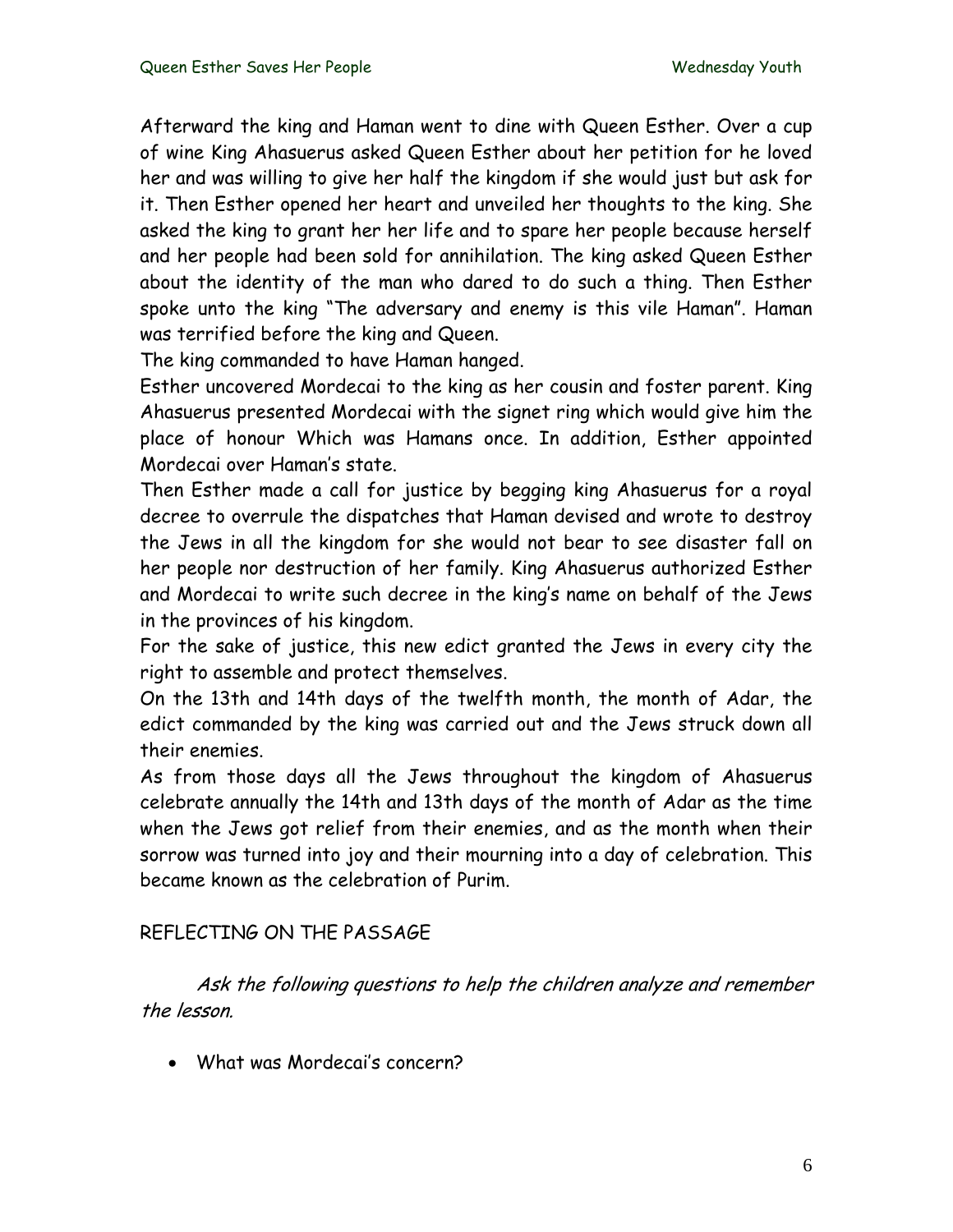- Why did he have word sent to Esther to inform her of what was happening?
- What was Esther's reaction?
- What did she do?
- What would you have done?

• Would you have had the same courage and conviction that Esther had? This courage comes only from God, for He knows you-He knows your needs and worries.

#### OPTIONAL ACTIVITY 1

Share the cards or pieces of paper. Ask students to write what they feel to be positive and negative aspects found in the story of Esther. What impacted you the most in the story? Tell them to be brief.

#### OPTIONAL ACTIVITY 2

Act out the whole story or only the moment in which Esther speaks to the King while the people fasted. Choose a person to be Queen Esther and one to be King Ahasuerus. Bring some costumes, crowns, etc. Then ask the rest of the class to be the people of God, on their knees praying while Esther spoke with the King. Help the group take turns so that several or all the students get a chance to have the roles of Esther and Ahasuerus

## APPLYING THE MESSAGE

What I want you to do is that through this lesson you look beyond your own desires. Look at what would be different if you had to offer support to your community, your country, or how things would be different if you looked at the needs of others before looking at your needs.

Esther acted with faith, along with her people, in prayer. Faith brings us to conviction, which brings us to action, which results in blessing. The result is up to God. Remember that God will not abandon us, and He always protects His people. Everything that happens is guided by Him and is for our good. God uses ordinary people to do extraordinary things, just as in this story He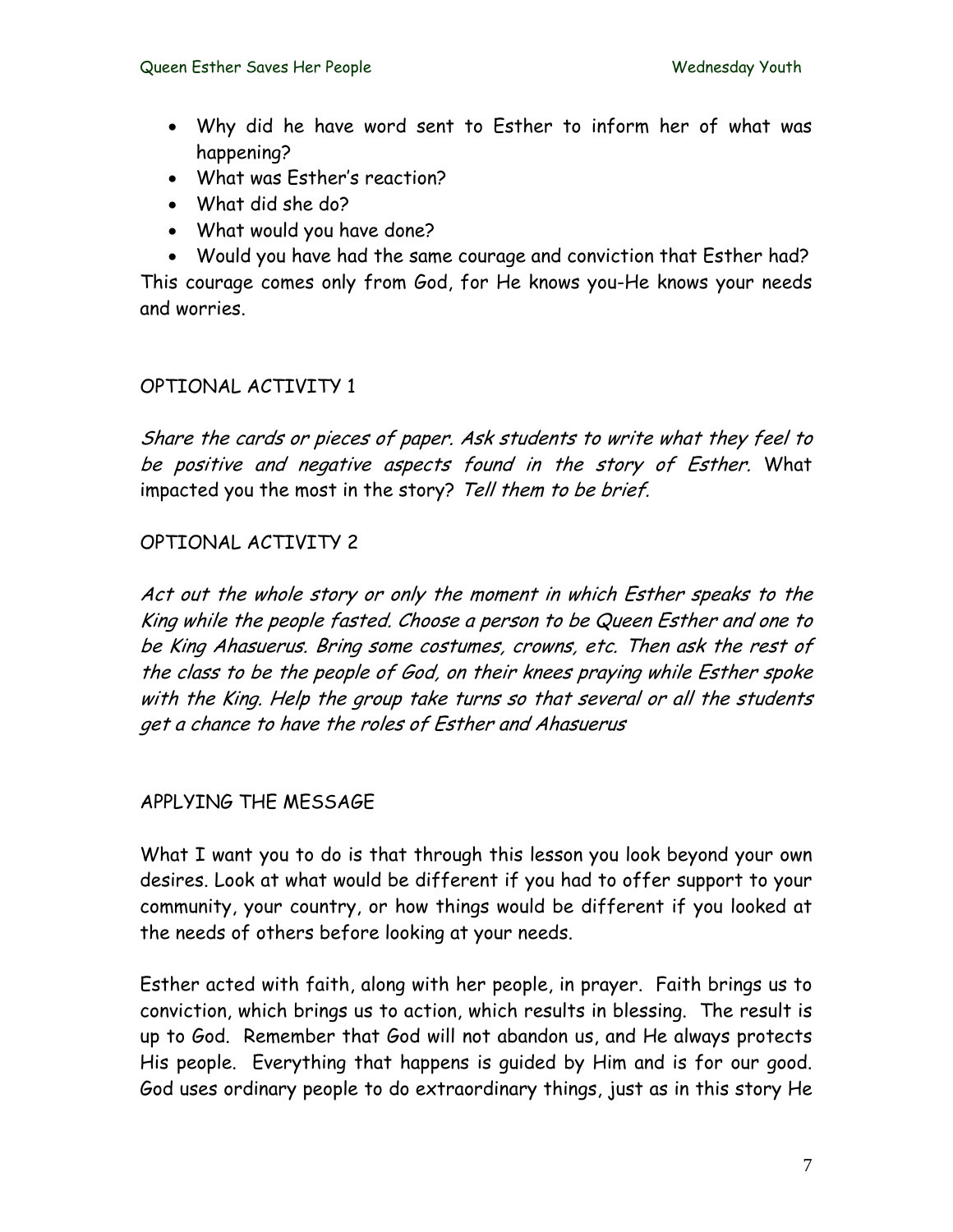used Esther, who was just like you and me. She became queen and saved the lives of an entire people, and she accomplished all this by trusting in God.

Can you imagine what it must feel like to be orphaned with out parents to take care of you? Esther was an orphan but had a cousin who took care of her and taught her to trust in God. Esther completely trusted her cousin. When her cousin asked her to protect the Jewish people, she took a great risk to do so.

Have you ever obeyed your parents to do something that scared you, but since your parents were asking you to do it you did it anyway? Esther was not afraid to face the danger of speaking to the King without permission. The rule was that if the king did not extend his scepter to her, she ran the risk of being executed by order of the king.

Have you ever prayed for God to help you when you had a big problem? Have you seen your parents pray when they had a big decision to make? God listens to the prayers of God's people. The story tells us of a special way of praying. It's called Fasting. Do you remember what I told you fasting was? It is not eating in order to focus on praying to God. It is a very special way of praying and God listens to these prayers because they show how serious the people who are praying are. God heard the cry of his people praying, and God made the king to extend his scepter towards Esther and therefore sparing her life. Esther not only accomplished this, but also got the king to order the Jews to be able to defend themselves and be saved. As a result, the Jewish people had light, joy, happiness and honor in a foreign land.

## **CONCLUSION**

 Esther knew that she would accomplish more by praying and fasting along with Mordecai and their people than she could have accomplished alone. This doesn't mean that if we pray alone God doesn't listen to us, but He likes to hear the voice of all His people. Esther knew this because she was part of the people of God.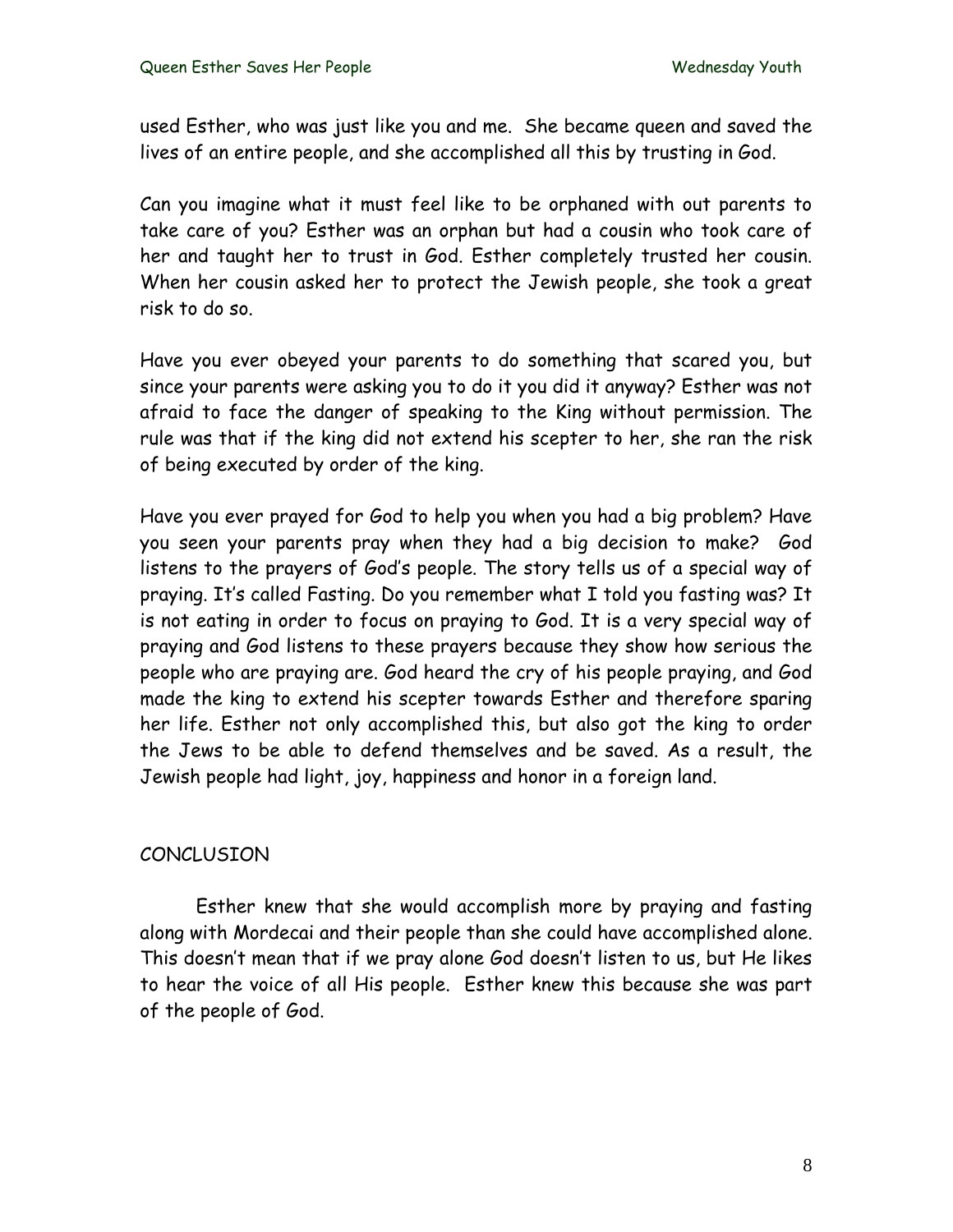Do you want to be an extraordinary person? God makes ordinary people to become extraordinary, just like the lesson. God wants to be in your heart and make you a part of God's family.

I invite you to surrender your life to Christ, confess your sins, and ask God for forgiveness. If you have a positive response from any children, ask them to stay for a moment and finish presenting the plan of salvation. If you can't do it yourself, ask another teacher for support in doing so. (If possible, get the full names and addresses of these children).

Conclude the class with prayer, giving God thanks for Jesus and for the members of the class.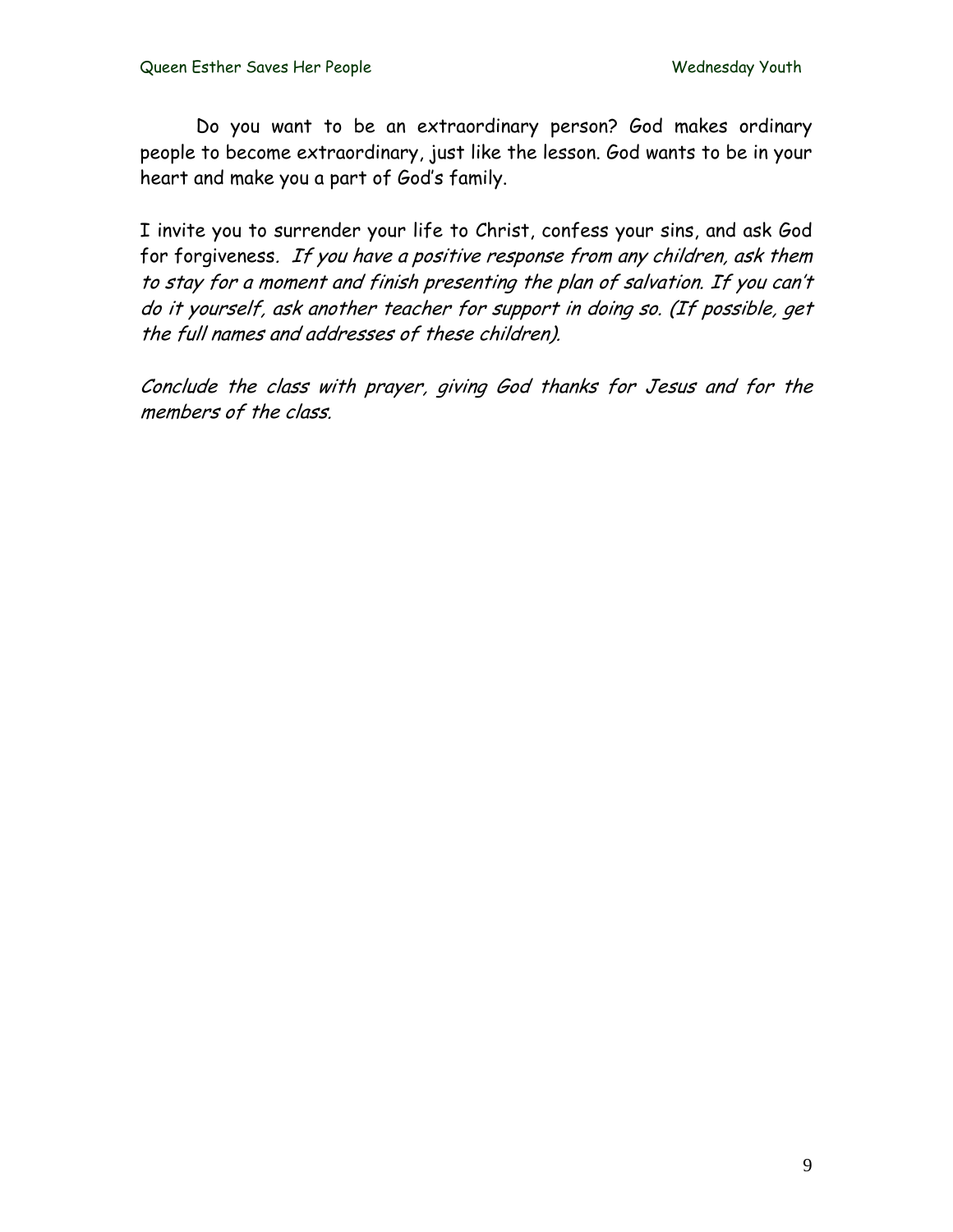# **GOD'S HEROES: Mary Prepares to Serve God Youth**

#### **Memory Passage for Today**

 **Luke 1:38 Then Mary said, "Here am I, the servant of the Lord; let it be with me according to your word." Then the angel departed from her. (NRSV)** 

#### **Objective**

 **Young people will:** 

- **1) imagine themselves in Mary's place,**
- **2) discuss what characteristics made Mary a faithful servant of God, and**
- **3) discover their own characteristics which make them able to serve God as well.**

## **Teacher instructions:**

#### **Devotional Time:**

Read Luke 1:26-38 to yourself and picture the scene in your mind. Read Luke 1:26- 38 again and reflect on Mary's personality and feelings. Read Luke 1:26- 38 a third time, and ask yourself what you would do in her place.

#### **Preparations:**

1) Write short people descriptions (see attached list) on each nametag (enough for one per youth) and put them in an envelope you can access easily;

- 2) Print and highlight the script for 3 readers;
- 3) for option a: Print characteristics and descriptions on tagboard strips for option b: Make needed # copies of phrases or put onto newsprint for whole group
- 4) make one copy of the role play situations for each leader
- 5) make copies of the discussion questions for each small group

## **Materials Needed**

\* Blank stick-on name tags to make description labels (need 1 per youth) (or print descriptions onto sticky paper and cut for labels)

\* Large envelope to hold description labels (need 1 envelope per class)

 \* 3 copies of the Scripture Luke 1:26-38, parts highlighted for Mary, Gabriel, Narrator. (have a set for each class or have extras on hand)

\*tagboard strips or newsprint for "Mary's Top 3"

\*masking tape

\*pen/pencil or marker for each group leader

\*copy of the role play situations for each leader

\*copies of the discussion questions for each small group

## **Lesson Introduction**

Play "Who Am I?" adapted to be: "What Kind of Person Am I?"

 As each youth enters, place a "description tag" on his or her back, without showing it to them. Each person tries to figure out "What Kind of Person Am I?" by asking other people yes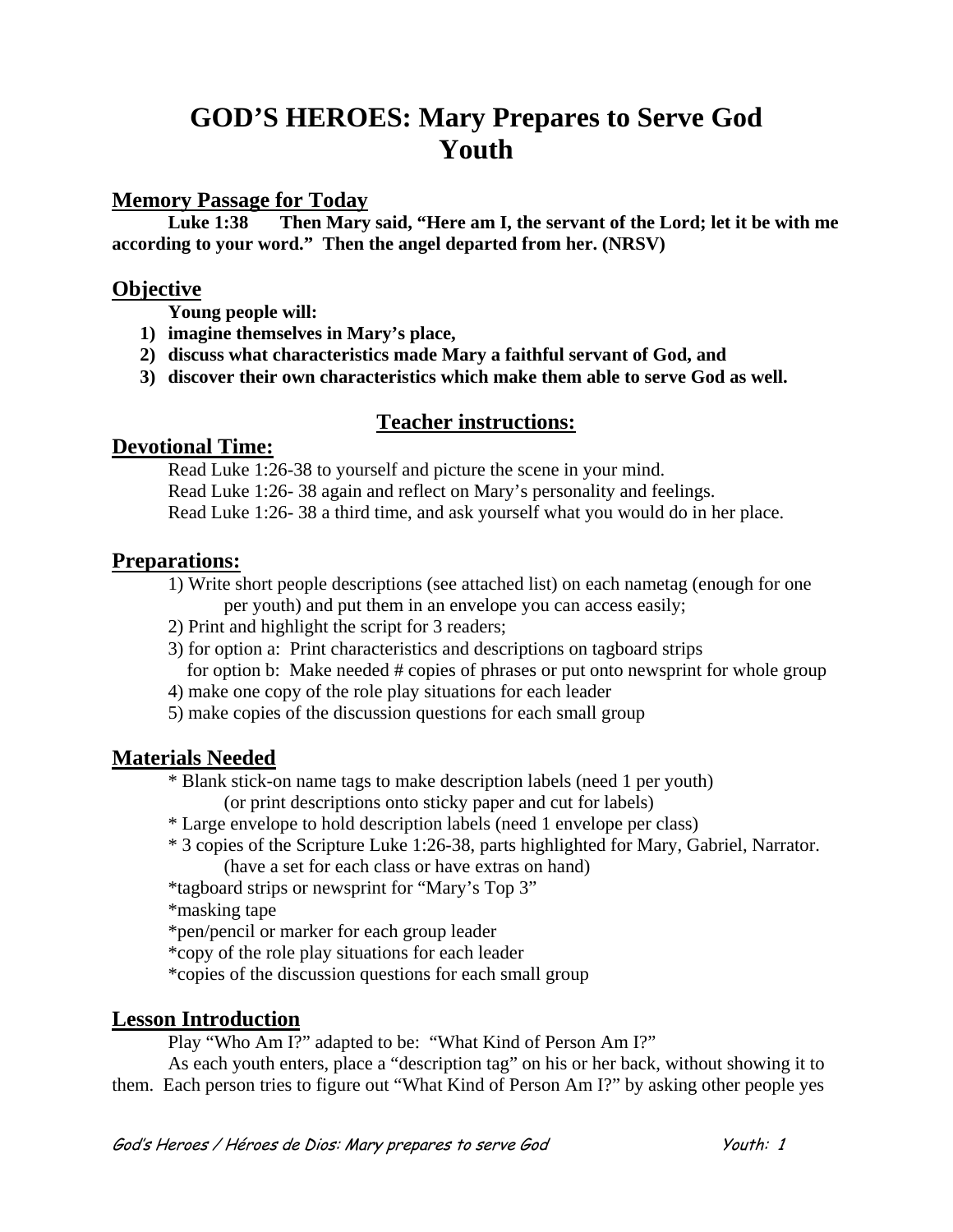or no questions. ("Am I a man?" "Am I old?" "Am I a nice person?"…) If someone is having trouble, people could use hand motions to help describe any action taking place.

Page 2

## **DESCRIPTION TAGS for "What Kind of Person Am I?" (adapt or make up your own as well)**

| Mother reading to child         | Worker fixing a car                          |
|---------------------------------|----------------------------------------------|
| <b>Frightened Child</b>         | Someone who thinks they "know it all"        |
| <b>Grumpy person</b>            | Person cheering up other people              |
| <b>Gentle grandmother</b>       | Nurse taking care of a patient               |
| Child throwing a tantrum        | <b>Someone waiting in line</b>               |
| <b>Impatient shopper</b>        | Bus driver waiting for a late passenger      |
| <b>Teenager with friends</b>    | <b>Marathon runner finishing the race</b>    |
| <b>Person asking for help</b>   | Man delivering toys to children's hospital   |
| <b>Farmer harvesting crops</b>  | Unwed pregnant young girl                    |
| <b>Construction worker</b>      | Boy who's girlfriend is pregnant             |
| <b>Child learning to swim</b>   | Brother teaching sibling to tie his shoe     |
| <b>Teenager reading a Bible</b> | <b>Girl Scout/ Boy Scout helping someone</b> |
| <b>Famous Movie Star</b>        | <b>Doctor calming someone</b>                |
| Someone who is lost             | Child who does not want to share             |
| <b>Prince or Princess</b>       | The school "bully"                           |

Follow up discussion: **"There are many different people in the world. Name some qualities of the characters you just discovered."** (gentle, grumpy, impatient, kind…) **Name some of the actions of those characters.** (reading, helping, teaching,…) **"In today's Bible passage, we will learn about a young girl named Mary and an important responsibility God asked her to accept. While the scripture is being read, close** 

God's Heroes / Héroes de Dios: Mary prepares to serve God Youth: 2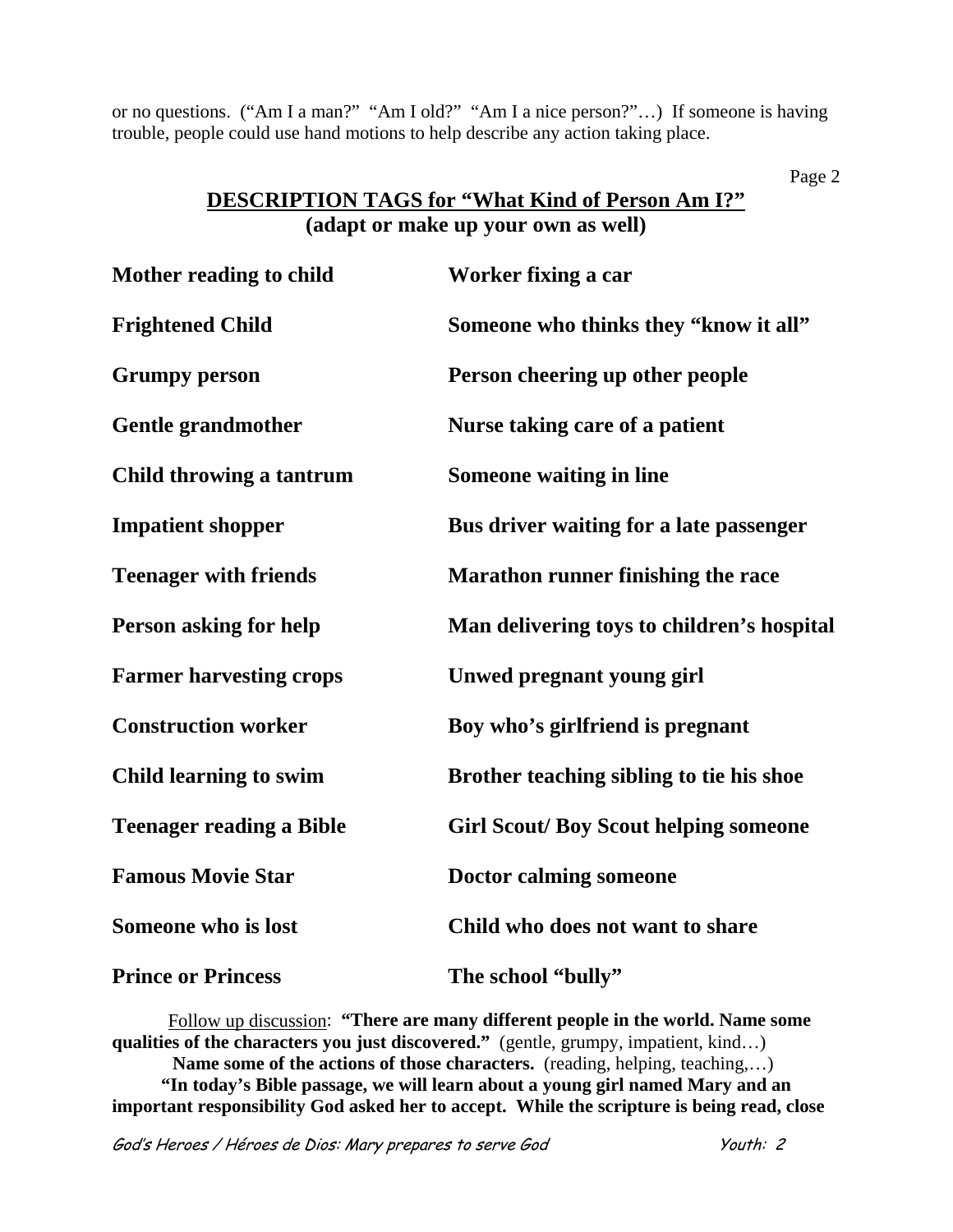**your eyes and see the events in your mind. Be ready to describe what kind of person Mary was."** 

page 3

#### **Presentation of the Biblical passage**

Ask for 3 volunteer readers, 1 male to be Gabriel, 1 female to be Mary and 1 person to be the narrator. Before reading, ask the rest of the youth to close their eyes as they listen and focus on the Scripture.

#### **SCRIPTURE READING: LUKE 1:26-38 (NRSV) with 3 readers: Mary, Gabriel, Narrator**

- Narrator: In the sixth month the angel Gabriel was sent by God to a town in Galilee in Nazareth, to a virgin engaged to a man whose name was Joseph, of the house of David. The virgin's name was Mary. And he came to her and said,
- Gabriel: "Greetings, favored one! The Lord is with you."
- Narrator: But she was much perplexed by his words and pondered what sort of greeting this might be. The angel said to her,
- Gabriel: "Do not be afraid, Mary, for you have found favor with God. And now, you will conceive in your womb and bear a son, and you will name him Jesus. He will be great, and will be called the Son of the Most High, and the Lord God will give to him the throne of his ancestor David. He will reign over the house of Jacob forever, and of his kingdom there will be no end."
- Narrator: Mary said to the Angel,
- Mary: "How can this be, since I am a virgin?"
- Narrator: The angel said to her,
- Gabriel: "The Holy Spirit Hill come upon you, and the power of the Most High will overshadow you; therefore the child to be born hill be holy; he will be called Son of God. And now, your relative Elizabeth in her old age has also conceived a son; and this is the sixth month for her who was said to be barren. For nothing will be impossible with God."
- Narrator: Then Mary said,
- Mary: "Here am I, the servant of the Lord; let it be with me according to your word."
- Narrator: Then the angel departed from her.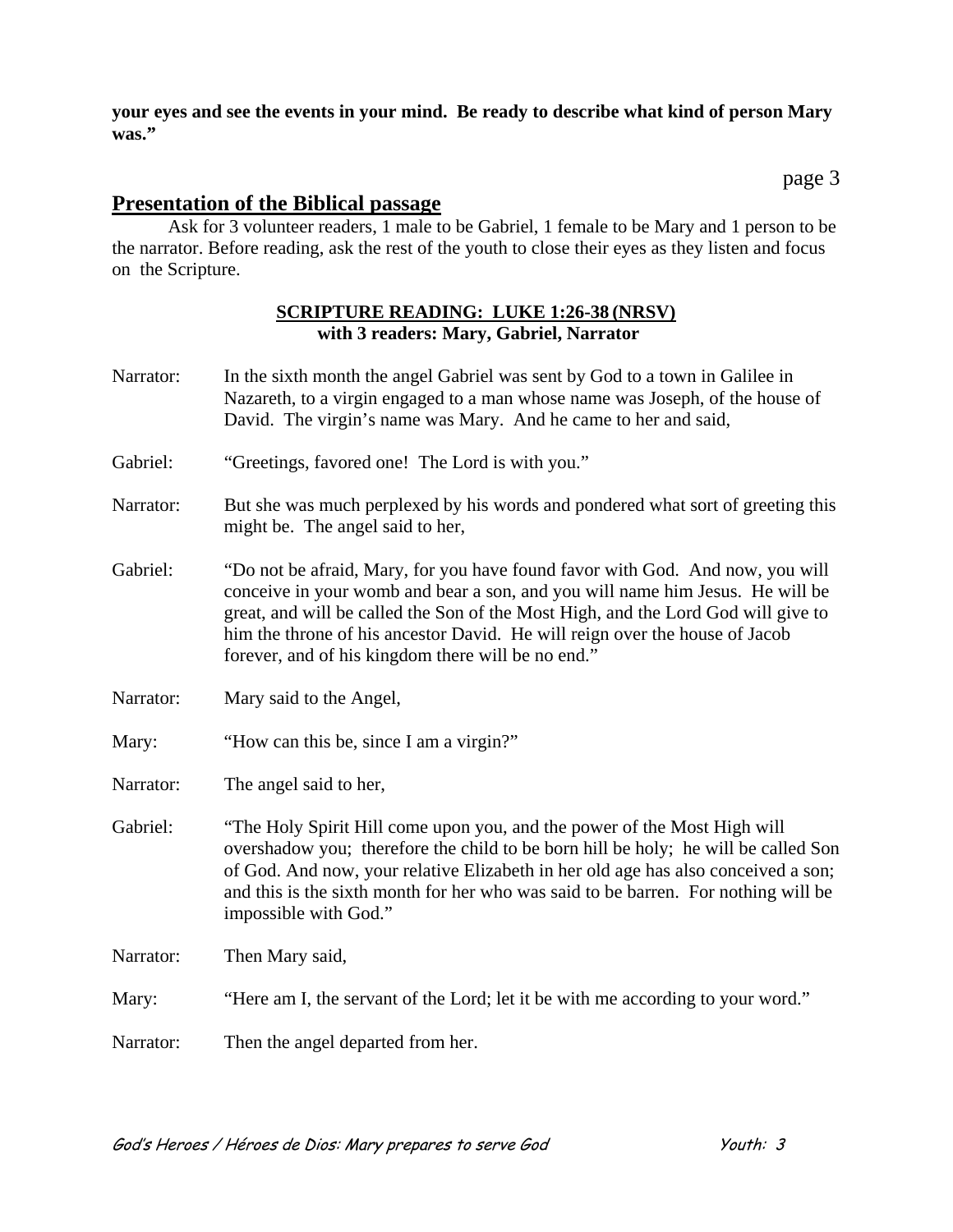#### **Reflection on the Biblical passage**

#### **Mary's Top 3:**

Option a)

 Print each of the following words on tagboard strips. Do the same for the descriptions. Mix them all up and tape them up on a wall or chalkboard. Have youth match each word with its description. Then, as a group, have them choose which 3 characteristics Mary showed most. There will be different opinions. Ask youth to give reasons to back up their thoughts.

| <b>Description:</b>                      |
|------------------------------------------|
| not giving up on someone                 |
| being determined to complete a task      |
| taking action even when afraid           |
| depend on someone or something           |
| putting others' needs before your own    |
| not proud or bragging                    |
| not selfish; freely giving to others     |
| following instructions from an authority |
|                                          |

Option b)

 Ask youth to choose which 3 phrases best describe Mary. This can be done individually by printing the list on paper. Or it can be done as a small group or large group exercise, seeking consensus from the group. For small groups, print one copy for each group leader and provide a pen or pencil. If done in one large group, post the phrases on newsprint large enough to be seen. Then tally "votes" for each phrase until you narrow it down to the top 3. Ask youth to give reasons to back up their thoughts.

#### **HOW WOULD YOU DESCRIBE MARY?**

- 1. Mary believed in God.
- 2. Mary was a young girl.
- 3. Mary was the most beautiful girl in Nazareth.
- 4. Mary trusted the angel Gabriel.
- 5. Mary was an ordinary girl.
- 6. Mary was accustomed to working hard.
- 7. Mary learned the Scriptures from her parents.
- 8. Mary wanted to be famous.
- 9. Mary kept her promise to be faithful to Joseph.
- 10. Mary believed the Messiah would come some day.
- 11. Mary was chosen because her parents were rich.
- 12. Mary was chosen because she loved God.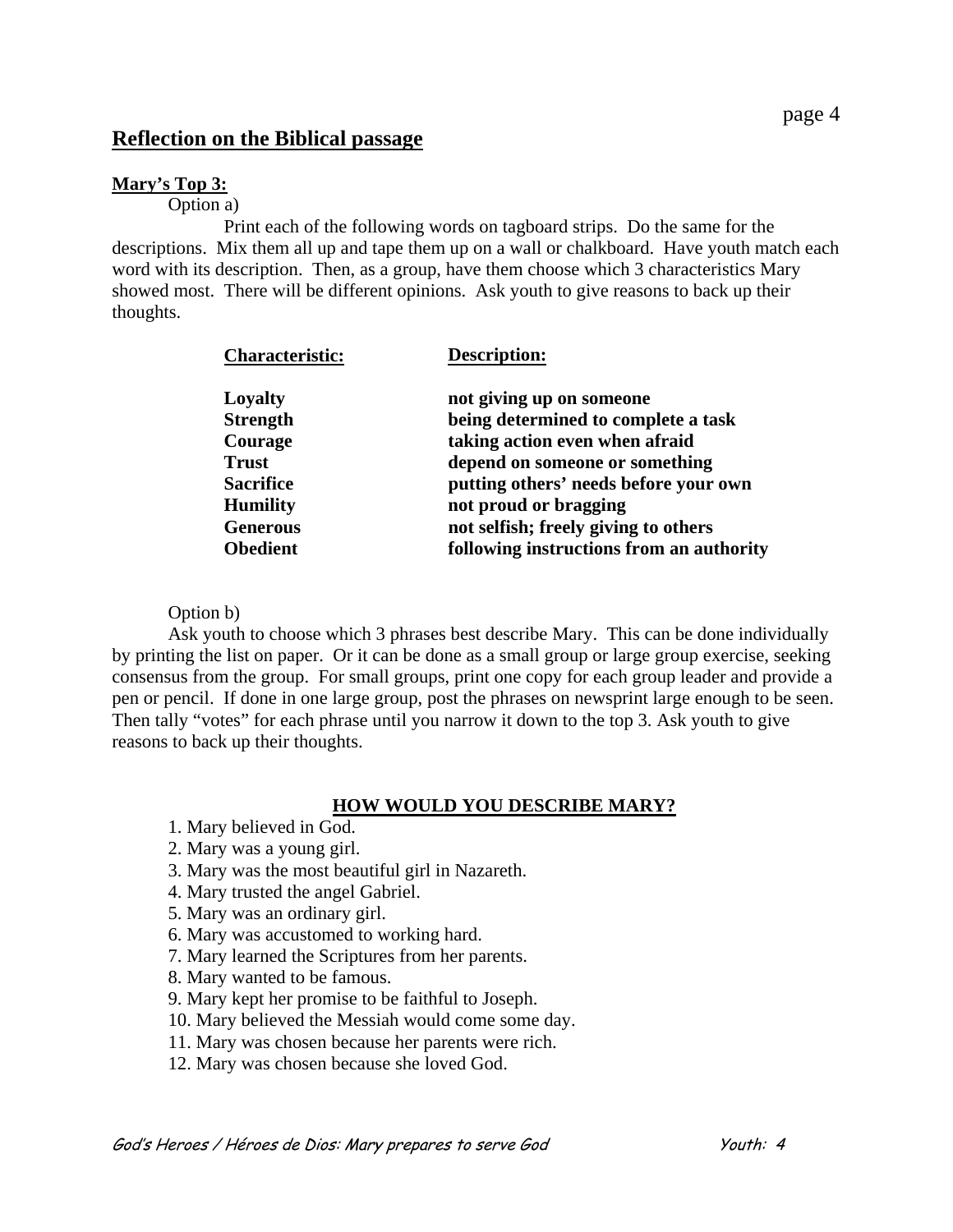#### **Applying the Biblical passage to our life**

#### **Choose as many role play situations and/or discussion questions as you feel are appropriate for your group.**

**Role Play:** Ask for volunteers to act out the characters in each situation. After each scene ask: "Could any of these characters be trying to deliver a message from God?" Why do you think so?

- 1. Mother asking her son to quit smoking;
- 2. Child asking a parent to stop doing crack;
- 3. Teenage boy telling his parents he joined the Army;
- 4. Young girl telling her father that she got married last weekend;
- 5. A group of friends telling a girl what she should do about "the baby";
- 6. New teacher breaking up a fight in the cafeteria

**Discussion Questions**: Divide into groups of 6-8 young people. Have each group choose a leader, who will come get a list of questions to be discussed. If time is short, you might assign one or two questions to each group, rather than having all groups discuss all questions. Choose the questions below which are most appropriate for your group's maturity level.

1. What do you think it means to be the "servant of the Lord"?

2. What do you think it means to be "favored" by God?

3. What might have prepared Mary to be able to answer God's call?

4. Why do you think God chose someone who was so young for such a big responsibility?

5. Have you ever been told you were "too young" to do something, even though you thought you could do it? (like helping a parent fix something) How did you feel?

6. Have you ever been asked to do something you thought you were absolutely not ready to do?

(cook dinner? Make a speech? Sing a solo?) What happened? How did you feel then?

7. How do you think God could use you to make this world a better place?

8. If God was sending a messenger to talk with you, what might the messenger be like? (An angel? Teacher? Scout leader? Rock star?)

How would you be able to tell that the messenger was from God?

- 9. Girls, if you learned you were pregnant, (boys if your girlfriend was pregnant), which of these would be the most difficult to deal with? –Your parents' reactions? Your friends' reactions? Your boyfriend/girlfriend's reaction? Your church?
- 10. How much of what happened do you think Mary understood? Is it necessary to understand every detail in order to fulfill a purpose? Is it possible to say "yes" to God's call, and yet not quite know how things will turn out?
- 11. What might have happened if Mary had said, "No."?
- 12. What might happen if God was depending upon you to answer a call, and you: a) didn't answer? b) said "call back later"? c) said, "I'm not ready yet."? d) said, "ask someone else"?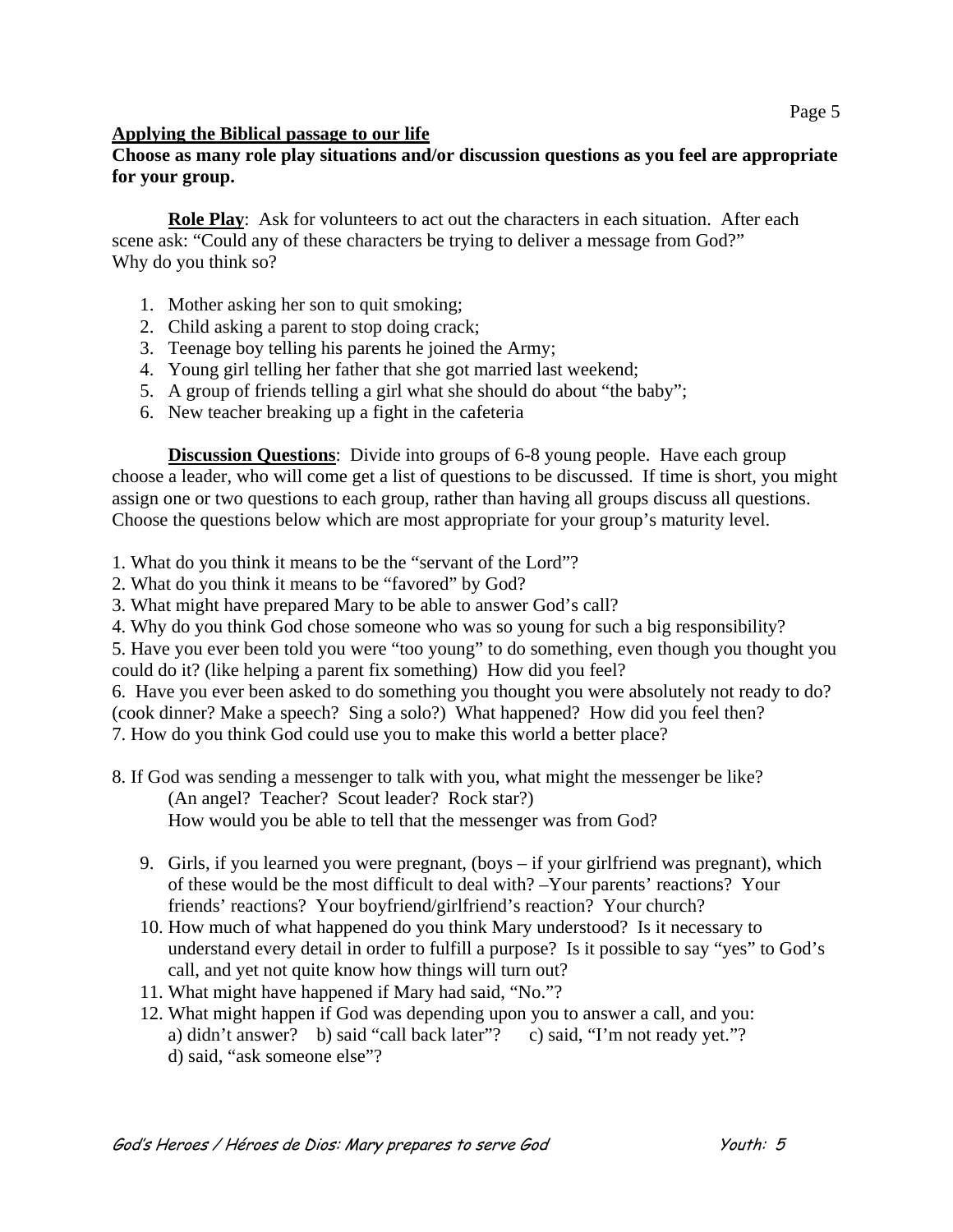#### **Conclusion**

 Mary was an ordinary young woman who believed in God. She was engaged to a carpenter named Joseph. Mary's faith allowed her to recognize God's call, and she believed the Angel Gabriel when he said, "For nothing will be impossible with God." Mary's courage to accept God's call actually made her life more difficult. But Mary knew God's plan was bigger than anything she could understand.

Mary responded to God as a faithful servant, and so can you. Your faith will keep you open to God's will. Your trust in God will help you answer God's call. You are a part of God's big plan. In some way, God will choose you to reach out to other people in the world and let them know how much God loves them. Are you willing to follow God's plan?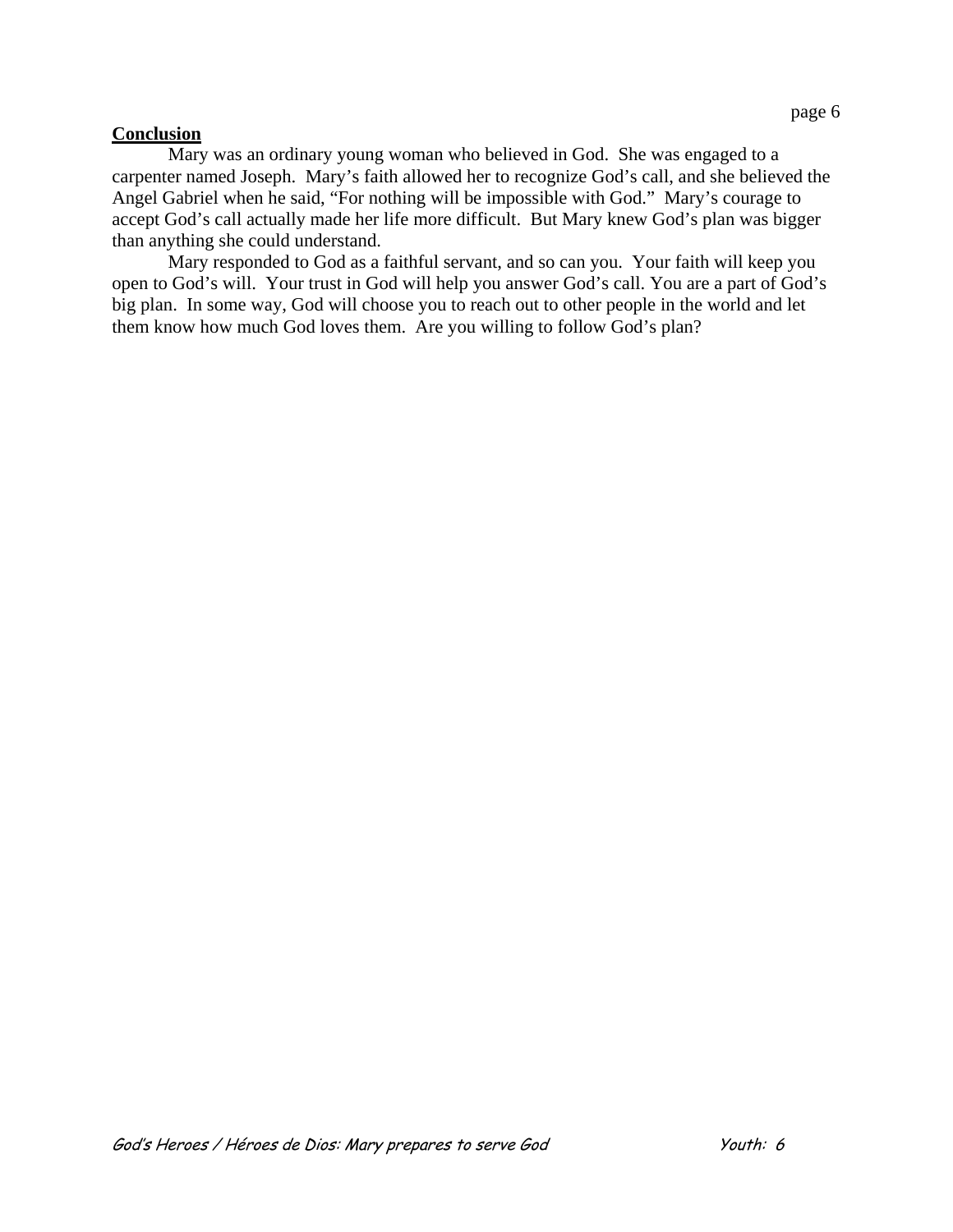## HEROES OF GOD: ¡ FROM ORDINARY TO EXTRAORDINARY !

**Day:** Friday **YOUTH Theme:** Peter walks on water. **Lesson 5: Peter takes a risk Bible passage:** Matthew 14:22-33 **Line to memorize:** Matthew 14:28 "Lord, if it's you," Peter replied, "tell me to come to you on the water." Mt 14:28 (NIV)

## OBJECTIVE

Students will know the story when Peter walked on water and will be encouraged to take decisions that help them grow in their faith in Jesus.

## INSTRUCTIONS TO THE TEACHER:

- Pray to God not only to get wisdom, understanding and suitable words in order to prepare and deliver your lecture, but also to get God's Holy Spirit to act upon the life and hearts of your students.
- Devote enough time to prepare your lecture;
- Read the Bible text bearing in mind the cultural and biblical context underlying the story when Peter walked on water;
- Read the bible text as many times as needed in order to master the core of the story.
- Prepare and organize your teaching material in order to deliver your lecture as best as possible;
- The "Memory verse" should be preached by example. Make sure you know it well.
- Carry your Bible with you when delivering your lecture.

## MATERIAL: (required for your lecture)

Water, Flour, 1 black bag or recipient, 5 coins of different value, thumbtacks. [Option: if you do not wish to use thumbtacks for fear of hurting the students, you can place the coins in enough mud so that the student has to dig his/her hand in the mud to get the coin]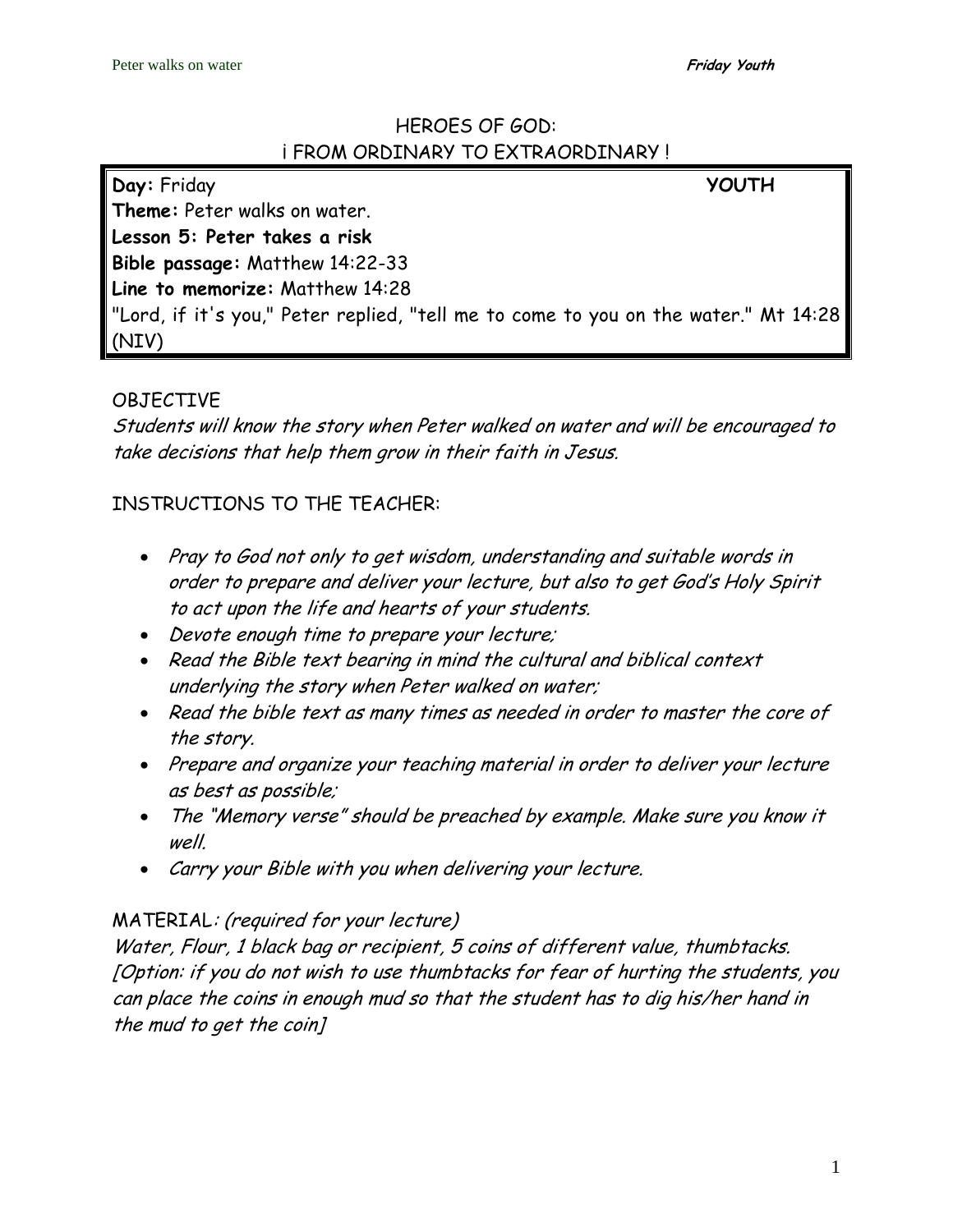## BIBLE CONTEXT

Jesus Christ was walking beside the Sea of Galilee and asked Simon, also known as Peter, to follow him. From there he became one of the 12 disciples of Christ (Matthew 4:18-20; 16:16).

Peter was impulsive (Matthew 16:22, 17:4, 26:33, 35; John 18:10) and full of weaknesses (Matthew 14:28, 30; 19:27, 26:40; John 18:17, 25, 27)

Jesus Christ predicted that Simon Peter would become the building rock upon which the church of Christ would be built (Matthew 16:17-19)

Peter disciplined himself through years of trials. After the Ascension of Christ, Peter wrote some letters, which show a difference on the character of Peter.

First epistle of Peter

Peter had become what Christ predicted: a rock for his church. This letter is likely to have been written during the last years of his life The epistle is addressed to God's elect, scattered throughout Pontus, Galatia, Cappadocia, Asia & Bithynia.

## INTRODUCTION

- Welcome your students. Then move on to carry out an icebreaker activity for your students to get to know each other better. Ask them to write down 3 activities they like on a piece of paper. Then each student will ask everybody else whether they like at least one activity named in the piece of paper. If they do then s/he will ask him/her to write down his/her name on the piece of paper.
- When the students finish this activity they will know people who have at least one interest in common.
- Teachers should write down the names of the students who are attending the lecture.
- Recall the name of the general subject of the week: "Heroes of God: From ordinary to extraordinary"
- Recall the names of the previous lessons you studied over the week.
- Ask for volunteers to tell a summary of the lessons
- Introduce the lesson of the day: Peter takes up the challenge.

Activity to help students memorize the line of the day.

- Split the class into small groups
- Give each group the bible verse to memorize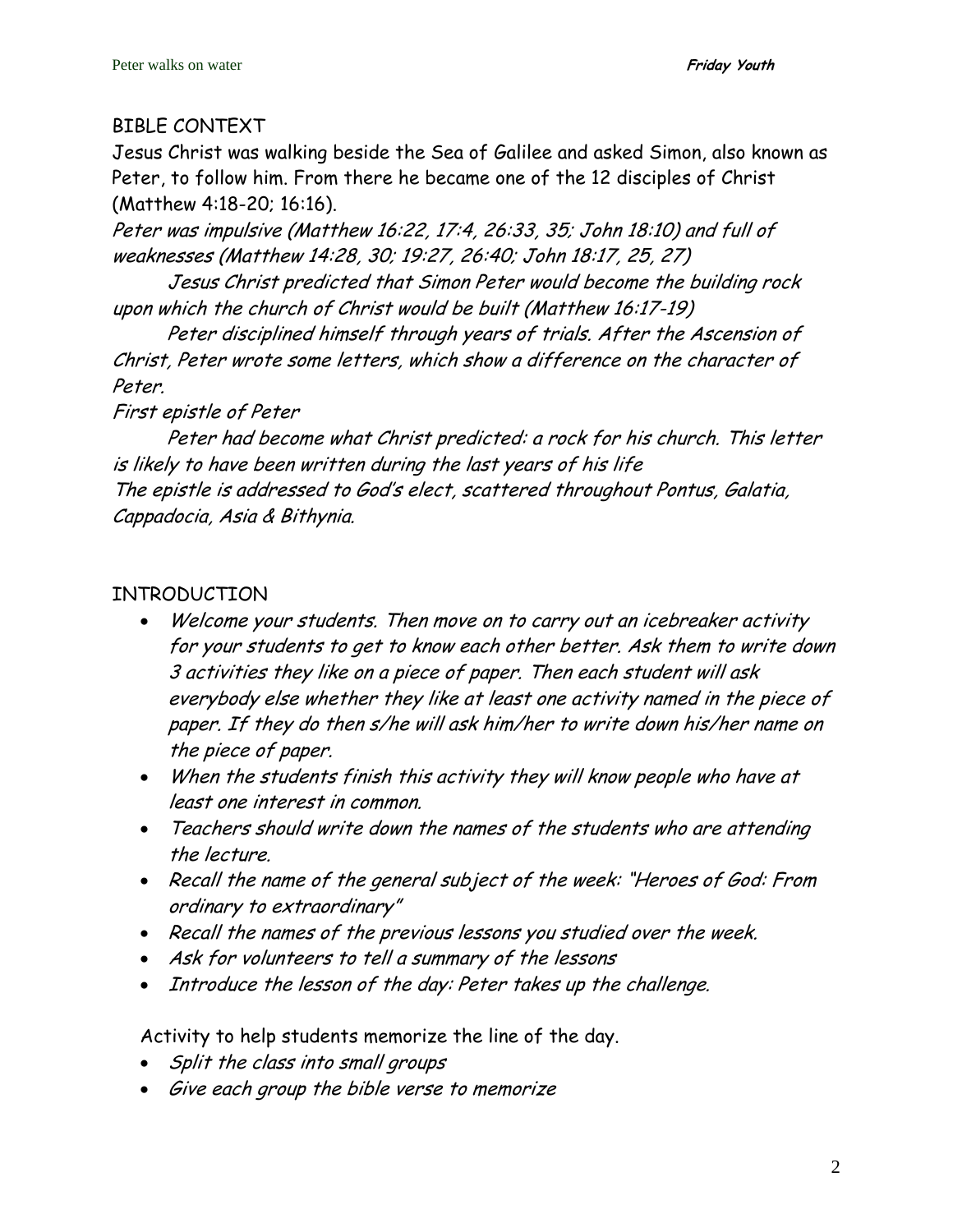• Give all groups instructions to practice to speak it out loudly enough as a group and uniformly. That is to say, at the same time, but clear enough.

STUDYING THE BIBLE PASSAGE OF THE DAY Activity "the challenge of the day"

You should have prepared the black bag or recipient with the Water, Flour [or mud], 5 coins of different value and nails inside.

- Show students the black bag or recipient
- Explain students that 5 rewards are in the bag but there also are unpleasant things inside.
- Call for 5 volunteers who like challenges
- The challenge consists on sticking your hand into the black bag or recipient in order to retrieve one item. You could draw either your reward or an unpleasant object.

After the  $5<sup>th</sup>$  volunteer ask each of them to tell the class about their experience.

- Why does S/He like challenges?
- Was S/He scared to an unexpected outcome?
- Did She consider to give up?

## Now move on and ask them to find Matthew 14:22-33 in their Bibles. Read the Bible passage.

In the story, Peter also took up a challenge as some of you did today. A challenge of Faith, for he said "Lord, if it is you, tell me to come to you on the water". After Christ called him "Come", Peter got down out the boat, walked on the water. But when he saw the wind, he was afraid because he doubted. As a result, he began to sink, but even then he called Christ for help and immediately Christ reached out his hand and caught him. Peter experience was Extraordinary.

When you read about the life of Peter then you will see that his life was like anybody else's. Then after the public life of Christ and after his death, Peter's life was transformed into an extraordinary life.

## THINKING ABOUT THE BIBLE PASSAGE OF TODAY.

The Bible tells about many extraordinary signs carried out by God to show favor to the people of the living God.

To look at some examples,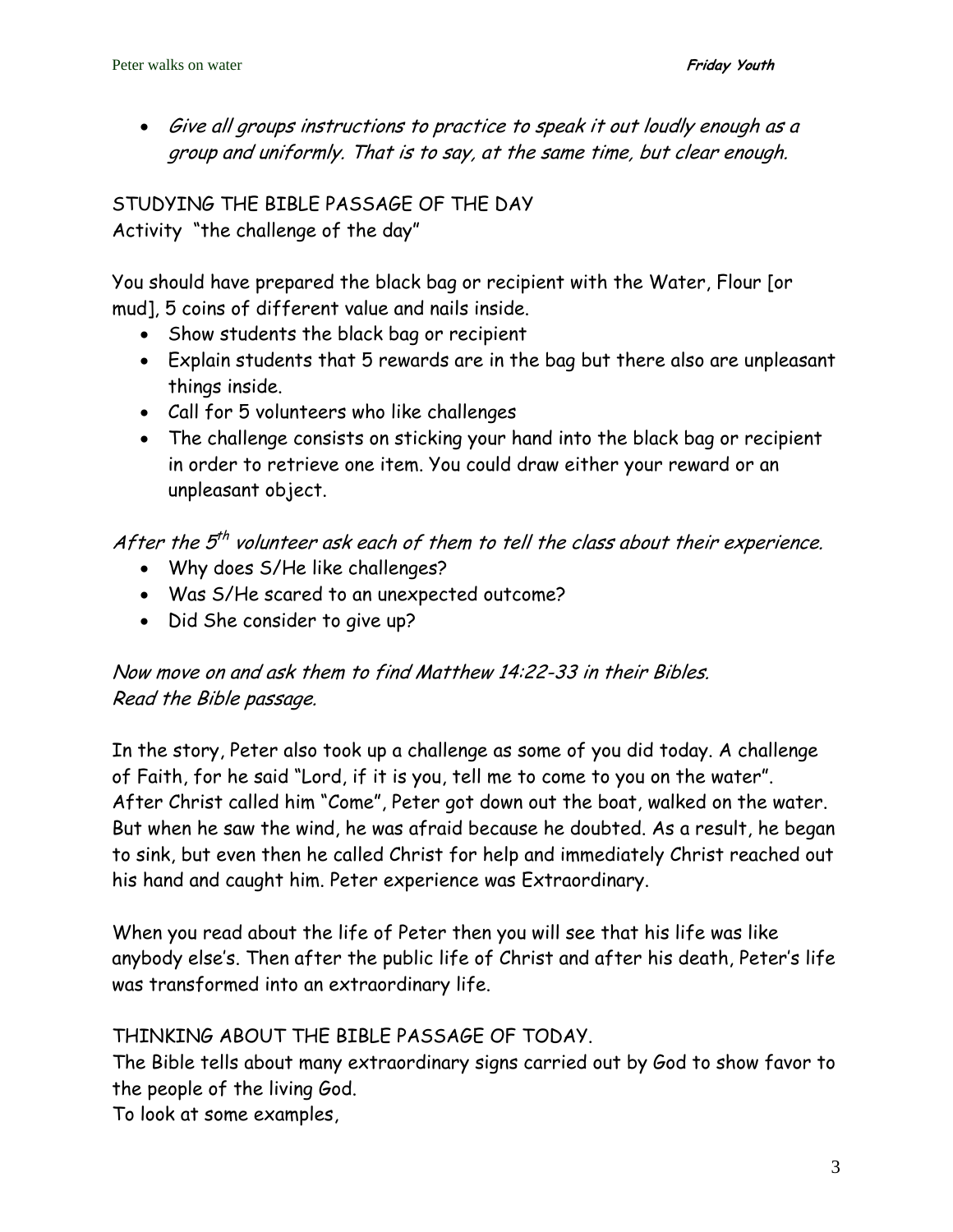- Moses raises his staff and stretched out his hand over the sea to divide the water so that the Israelites can go through the sea on dry ground (Exodus 14:16)
- Joshua followed God's commands in order to take the city of Jericho (Joshua 6:2-5, 20)
- Shadrach, Meshach and Abednego not only were saved by God from the blazing furnace but also rescued from the hands of king Nebuchadnezzar (Daniel 3:27-28)
- Jesus Christ carried out extraordinary signs (Mark 1:32-34, 40-41; 6:39-44)
- The apostles of Jesus Christ healed many people (Acts 3:6-8, 5:12, 16; 9:34, 40)

In today's story Jesus Christ teaches Peter that all he needed was to strengthen his faith for he said to Peter "you of little faith" (Matthew 14:31) FAITH in the living God is what Moses, Joshua, Jesus Christ, the apostles of Christ and many other believers spoken of in the Bible have in common. Christ preached faith to all his disciples. For instance we can read in the Bible about the day Christ replied to his disciples "I tell you the truth, if you have faith and do not doubt, not only can you do what was done to the fig tree, but also can you say to this mountain, 'Go, throw yourself into the sea', and it will be done. If you believe, you will receive whatever you ask for **in prayer**."

## PRACTICAL APPLICATION.

There are times in our lives when you will have to make a decision like Peter's. Maybe you are in that moment right now! Peter made an uncommon decision and took a risk in trusting Jesus' words. He was not afraid of failure; the strong wind that was blowing did not intimidate him initially. He had Jesus in his heart; his eyes were on Jesus and even when he became afraid, he cried out to Jesus and Jesus saved him from his fears and the adversity he faced.

Now if you have Jesus in your heart, you can face anything life can throw your way. Success only comes from the right decisions and perseverance. The right decisions come from doing the will of God. Jesus said he was the way, the truth and the life, and that no one could come to the father but through him. If you wish to be successful in your endeavors remember that there is only one effective road. Jesus gives you the chance to grow. It is not the easiest or most comfortable road. Jesus warned that there would be difficulties we would face, but we need to trust him. He has won the battle for us.